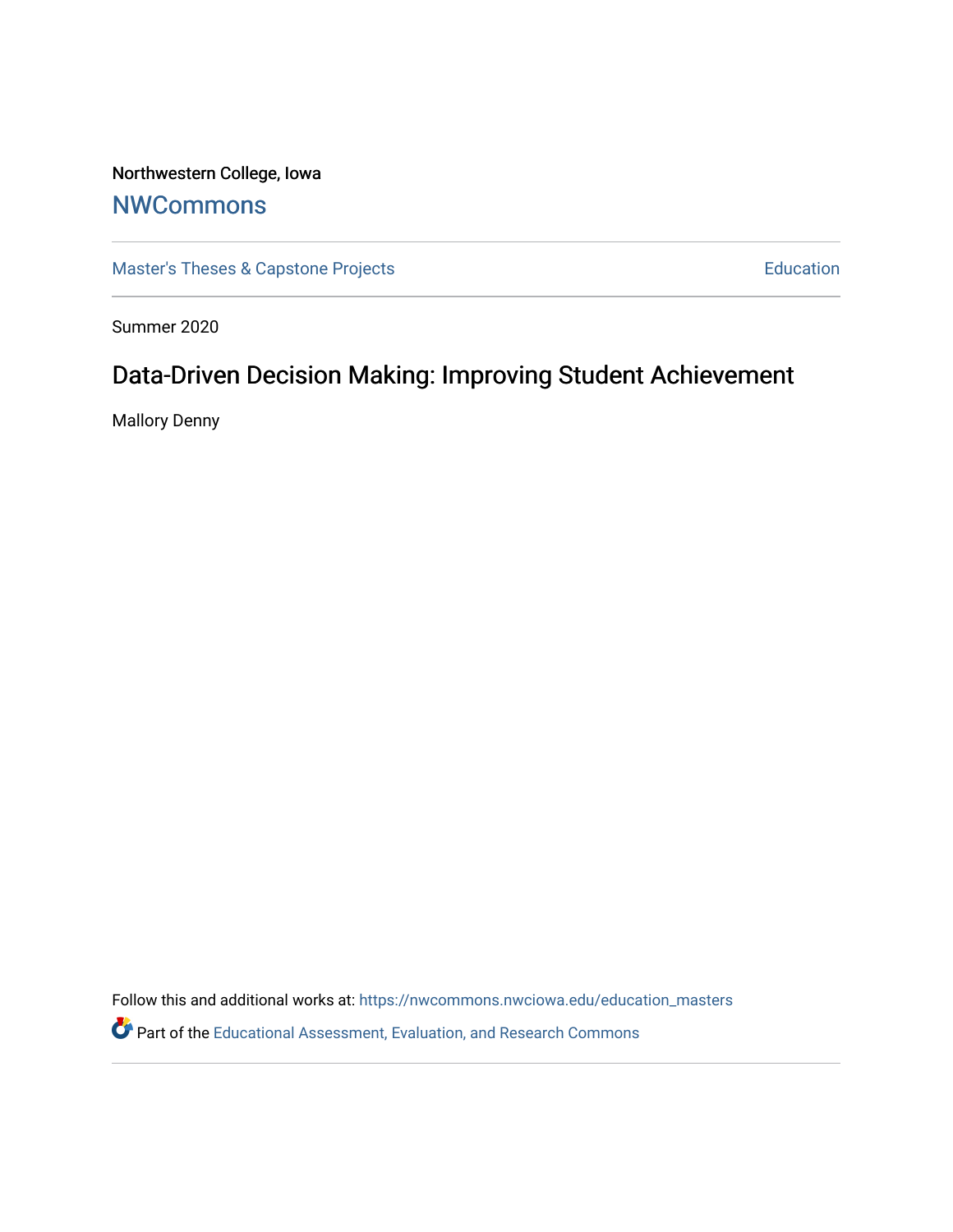### Data-Driven Decision Making: Improving Student Achievement

Mallory K. Denny

Northwestern College

A Literature Review Presented in

Partial Fulfillment of the Requirements

For the Degree of Master of Education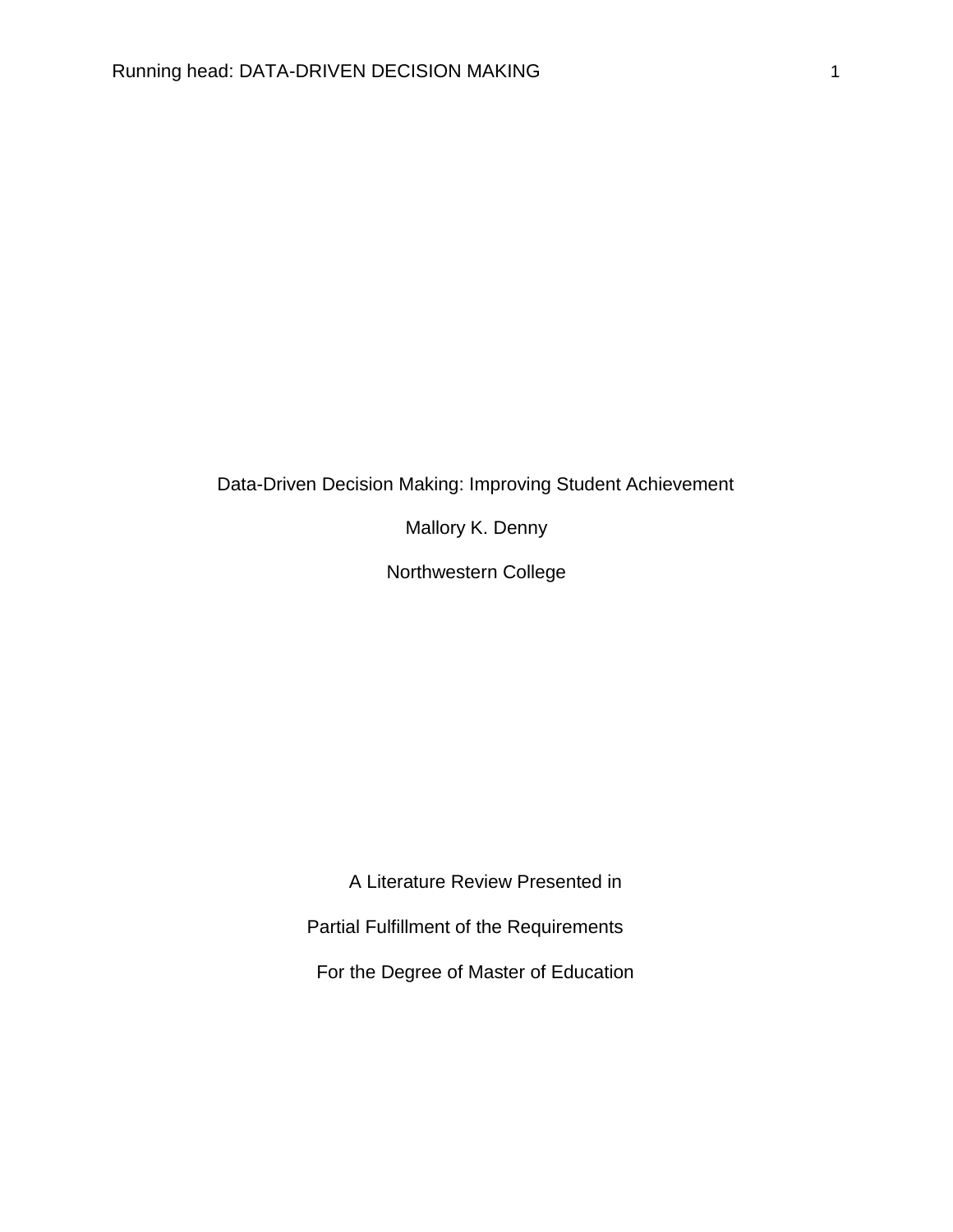## Table of Contents

| School Wide Adoption of Data-Driven Decision Making10        |     |
|--------------------------------------------------------------|-----|
|                                                              |     |
|                                                              |     |
|                                                              |     |
|                                                              |     |
| Best Practices in Implementing Data-Driven Decision Making23 |     |
|                                                              |     |
|                                                              | .27 |
|                                                              |     |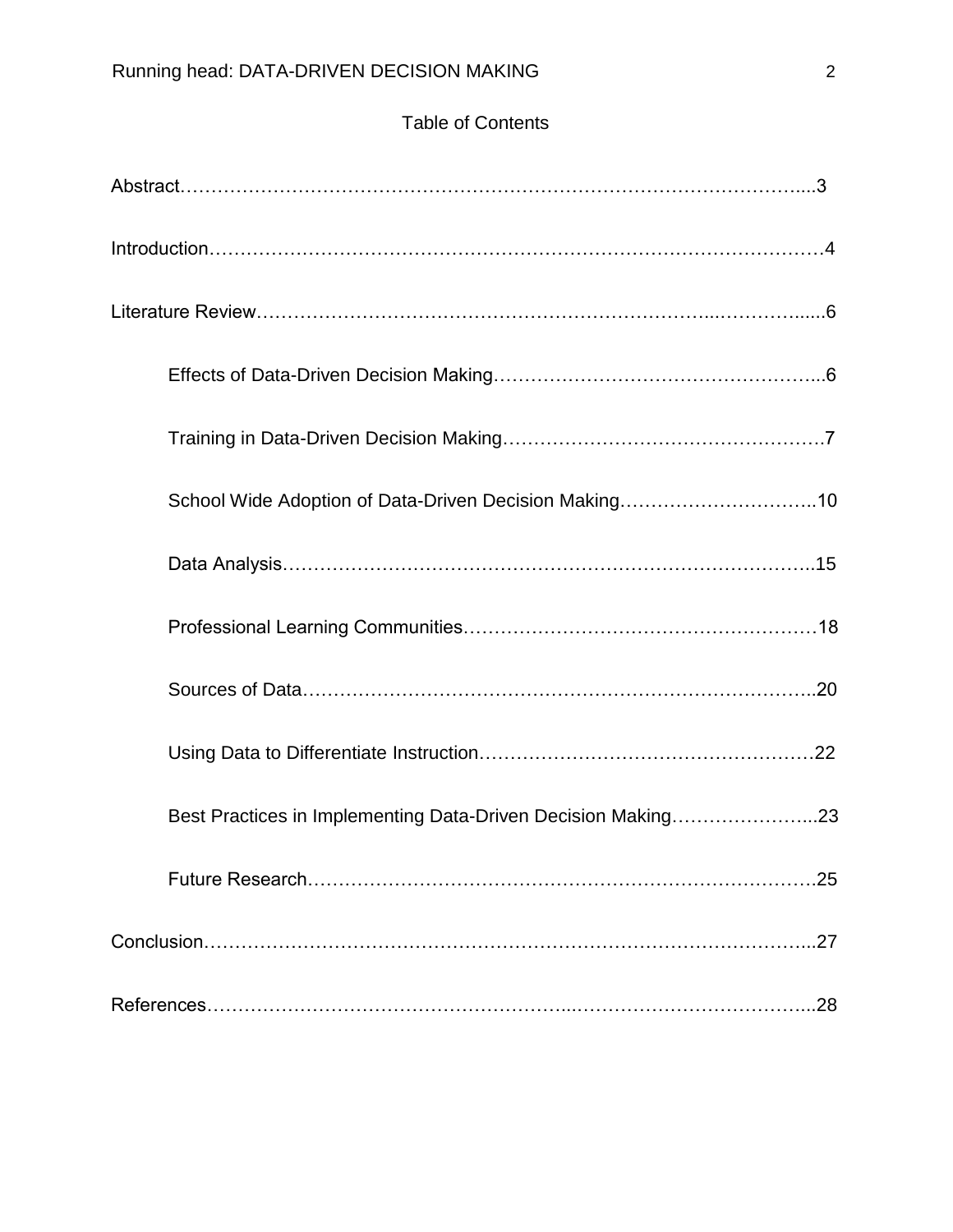#### **Abstract**

The overall purpose of this literature review was to explore what it truly means to be a data-driven school. While researching, three common themes were identified. First, there is a lack of training for professionals in education in the area of data-driven decision making. This makes it difficult for teachers to successfully use data to alter instruction in a manner that would increase student achievement. Second, in order for schools to successfully implement data-driven decision making it must be a school-wide effort with every stakeholder involved in the process. This means from the top administrator down to the teachers, everyone must believe that using data to make informed decisions will increase student achievement. Finally, the third recurring theme involved analyzing data as a team in professional learning communities to increase both student academic achievement and educator confidence in working with data. The research shows that schools who implement data-driven decision making with these three themes in mind will most likely see an increase in student achievement.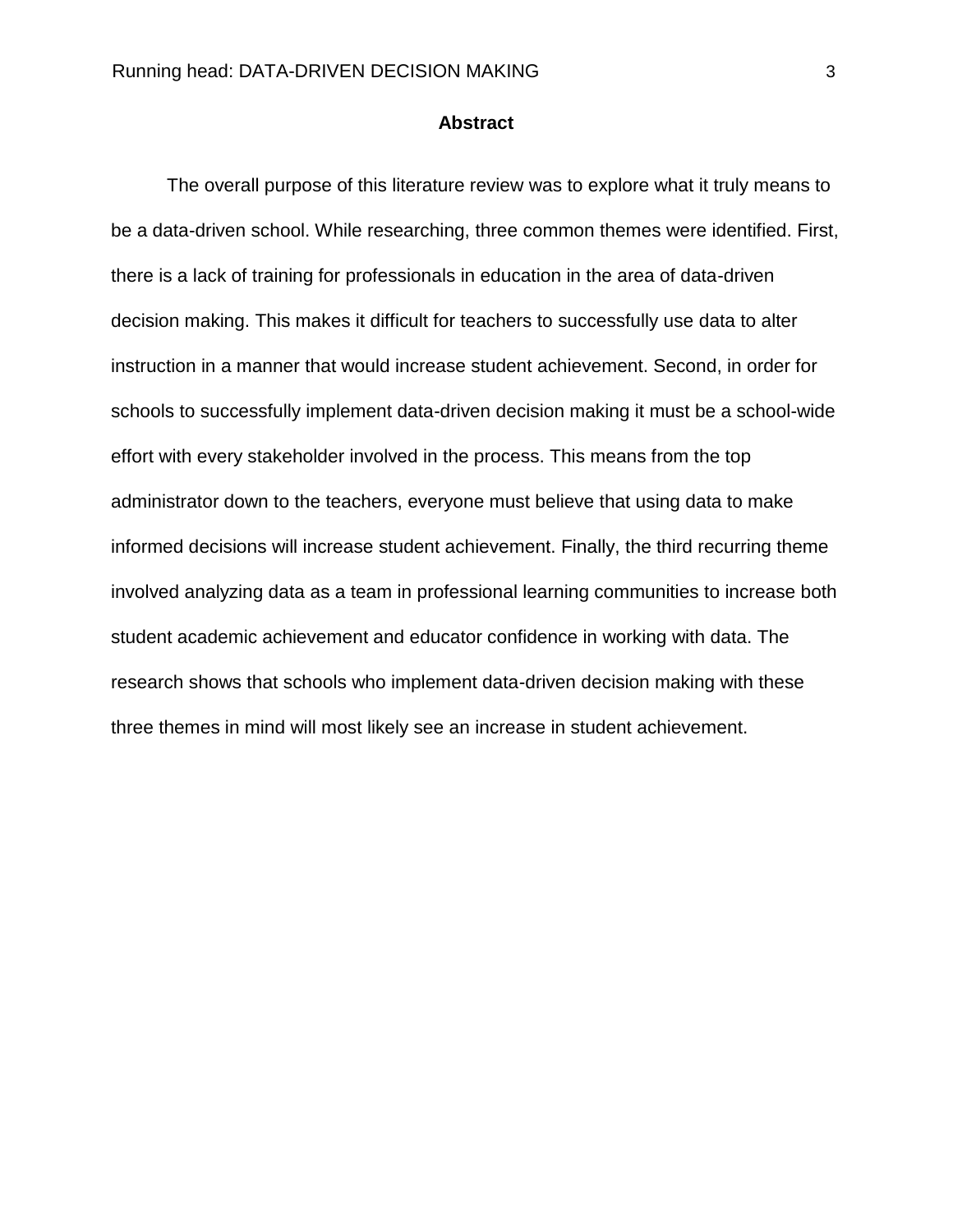#### **Data-Driven Decision Making: Improving Student Achievement**

Raising student achievement is the goal of educational practices. A growing trend in education improvement is data-driven decision making. Data-driven decision making occurs when educators, both administrators and teachers alike, use student data to influence many aspects of education, such as curriculum mapping, intervention strategies, and school-wide policies (Atkinson, 2015). However, with its rise in popularity, data-driven decision making has frailty in its fidelity. First, many education training programs and schools do not provide the necessary training for staff to be data literate. By not providing such trainings or professional development, most data-driven schools are only operating at a surface-level of understanding the data they collect. Therefore, these districts are not effectively using data collected to alter instruction (Billen, 2009). Another area of fidelity of data-driven decision making is in regards to school-wide implementation. In order for a school to truly be successful in improving student achievement, all stakeholders must be involved and willing to do the work necessary (James, 2010). Finally, a key component of data-driven decision making is the analysis of data. Data can be analyzed at all levels of the education system. Research shows that schools implementing data-driven decision making are most successful when their staff works in professional learning communities, or PLCs, when analyzing data from their students (Pelusi, 2015).

While it sounds easy to use data to inform decisions, there are a lot of moving parts to implement this in a school district successfully. This literature review will synthesize existing literature surrounding three main components in data-driven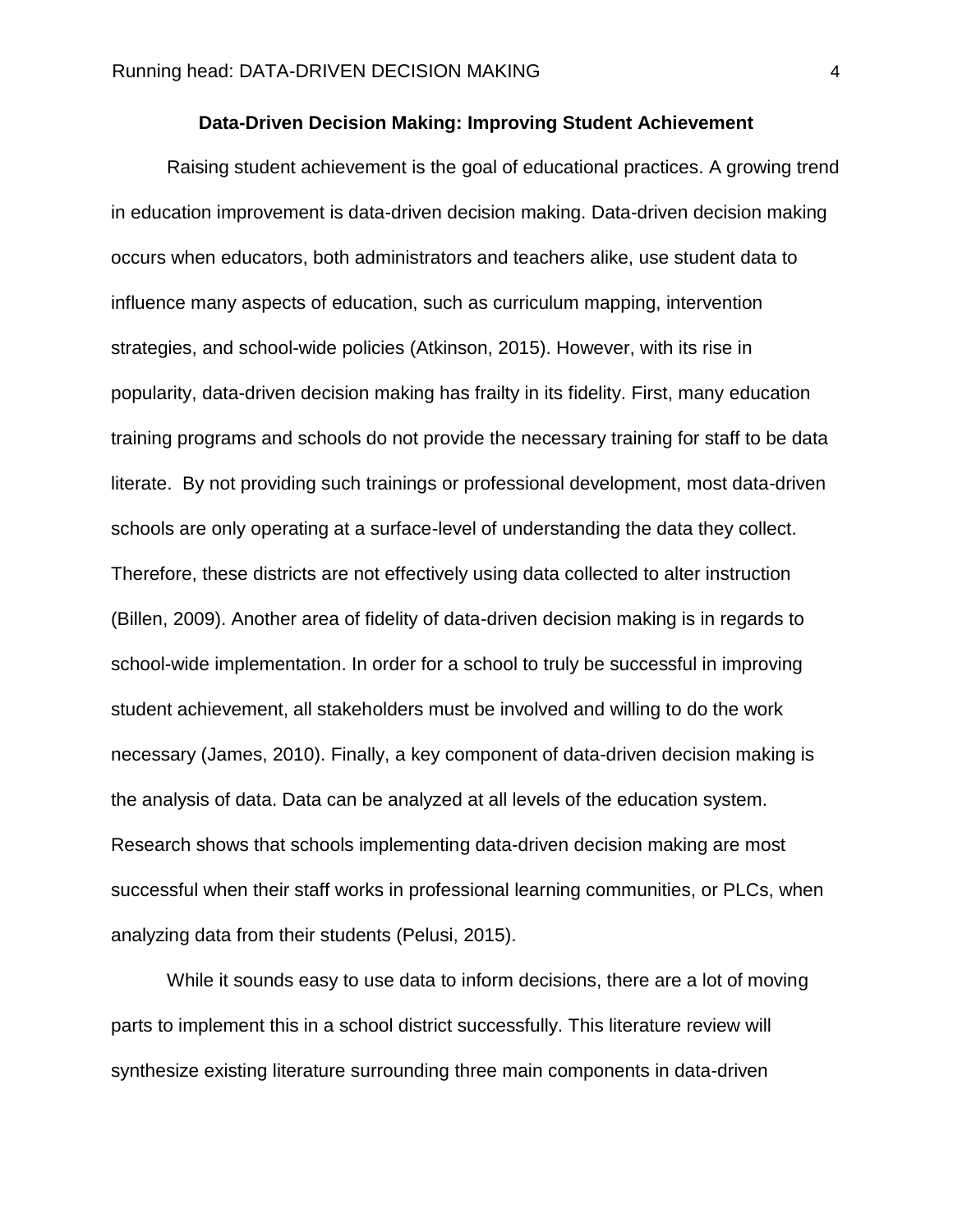decision making: a lack of training for educators to become data literate, the impact of schoolwide implementation, and the importance of analyzing data efficiently and accurately while collaborating with colleagues in professional learning communities.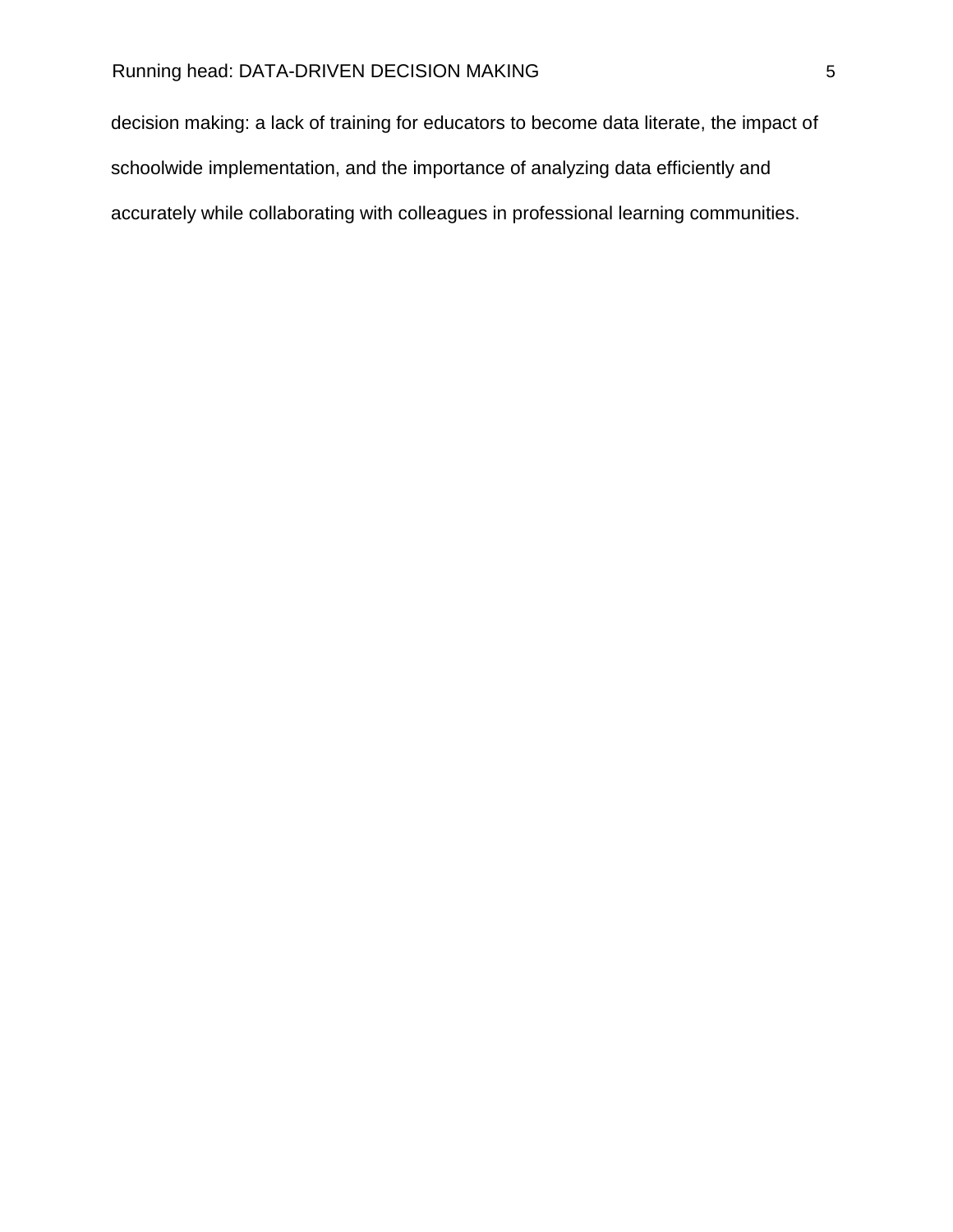#### **Review of the Literature**

Data-driven decision making is the process of using data to inform the course of action for policy or procedure (James, 2010). In education of the 21<sup>st</sup> century, datadriven instruction is essential (Billen, 2009). There are five major elements of datadriven decision making. These elements are quality baseline data, measurable instructional goals, frequent formative assessment, professional learning communities, and focused interventions (Data driven teachers, 2009). Different kinds of data are collected and used to help make decisions aimed at the goals and strategies for school improvement. Data-driven decision-making helps determine groups of students who are improving and groups of students who are not, which then gives insight to the factors behind their progress or lack of progress (James, 2010). "All students deserve access to a high-quality educational experience where teachers are using data to adjust instruction for the students in their classrooms (Immen, 2016, p. 144)." A data-driven school is one that uses student data to drive daily instructional practices. By using data to drive these decision-making processes, educators can ensure that every student's individual needs and learning styles are addressed (Terrill, 2018).

#### **Effects of Data-Driven Decision Making**

A dramatic increase in student achievement has been seen in schools that use data consistently and effectively (Terrill, 2018). Rebecca James, a researcher, conducted a study to investigate how principals could build and sustain successful datadriven instructional systems within their own schools. The goal of this study was to improve student achievement (James, 2010). James used a multi-case study approach,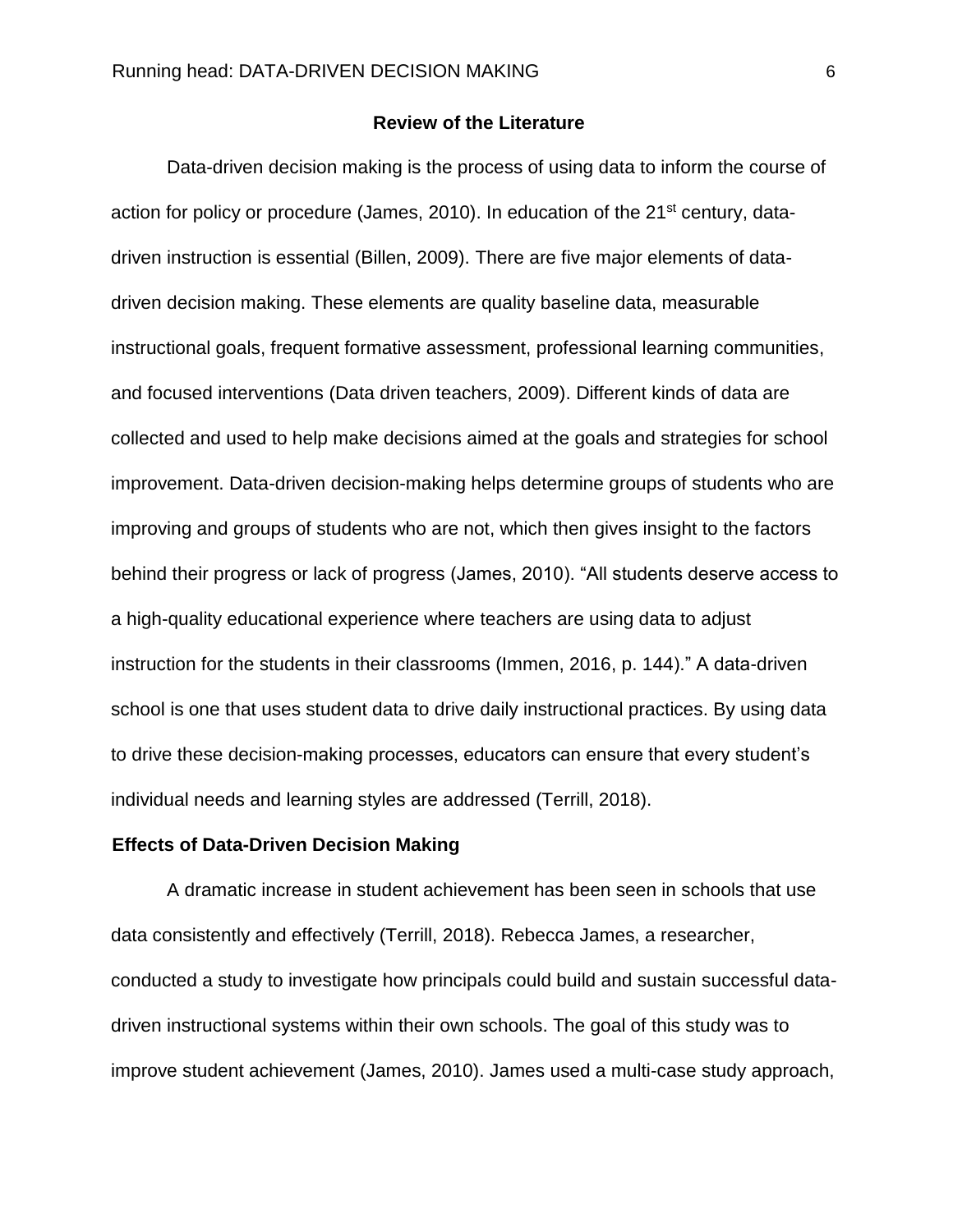collecting data using six different methods: documentation, archival records, interviews, direct observation, participant observation, and physical artifacts. During her research, James (2010) established that there must be a sense of importance in the data for teachers to take a personal interest and want to use it, otherwise educators will not find it valuable. Additionally, James (2010) found teachers needed to be given time to collect and analyze their data to make informed decisions. Overall, James (2010) found that data-driven instructional practices positively impacted student achievement in the four Virginia schools she included in her study. She measured this success in the means of student performance on Virginia's Standards of Learning assessment. The four schools in her study were able to sustain a level of full accreditation for three years at the time the study was conducted, due to the implementation of data-driven decision making.

#### **Training in Data-Driven Decision Making**

Data-driven decision making has been a trend in education since the 1990s, and if used correctly, it could contribute to school improvement. Even so, schools, and especially teachers, can be overwhelmed with the extent of data collected on students (James, 2010). This is partly due to the fact that there is a lack of training in data analysis for educators. Administrators, such as superintendents and principals, and teachers are being held more accountable for academic achievement growth of their students (Root, 2010).

Educators should be skilled and knowledgeable enough to be able to transform data into information that can then be used in action in the classroom (Terrill, 2018). Terrill (2018) used data collected from both administrators and teachers through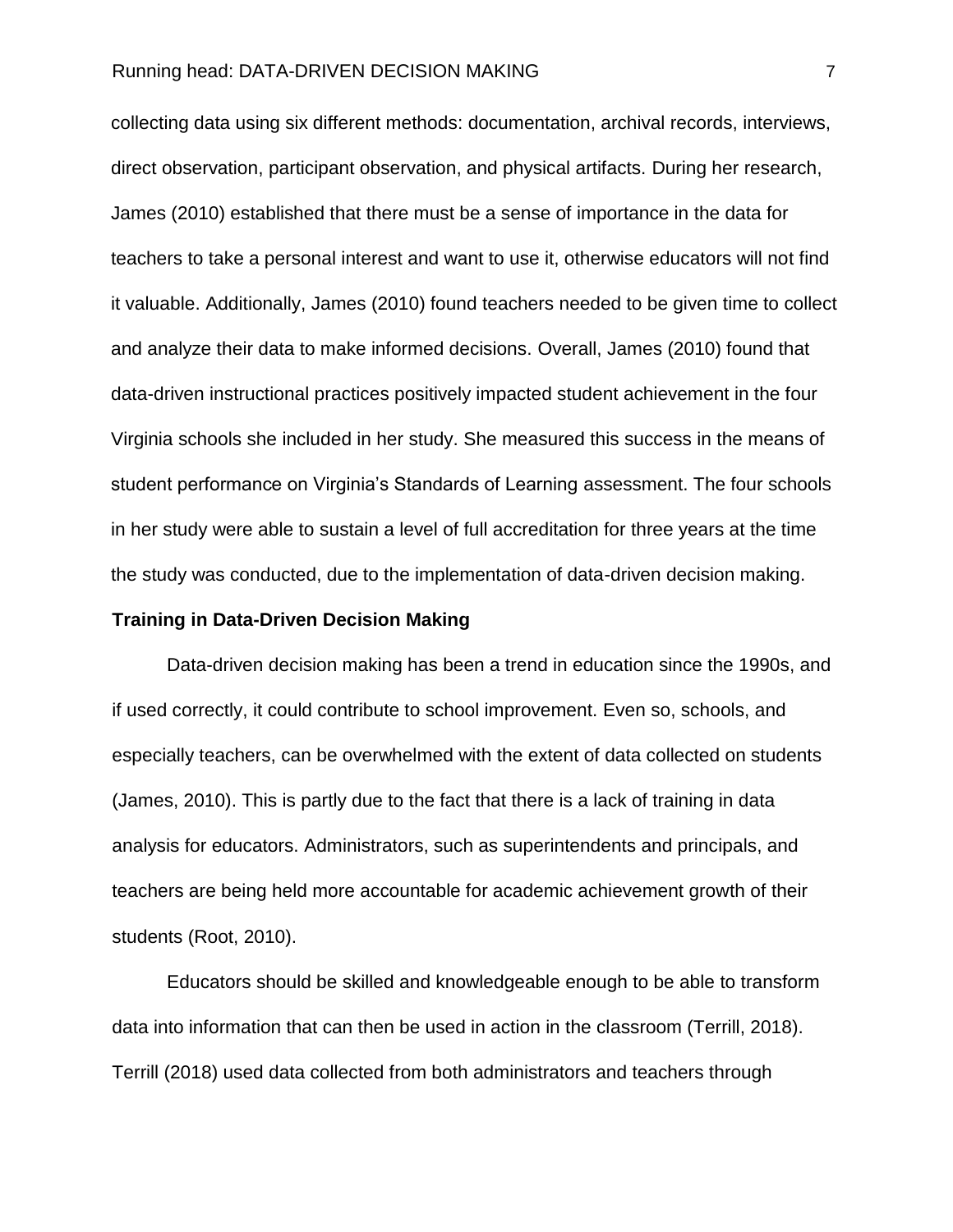interviews and meeting agendas to code information to find reoccurring themes in both their roles of implementation. From this research, Terrill (2018) concluded professional development opportunities must be offered to both administrators and teachers in order to successfully implement a data-driven decision making school culture.

In a study conducted by LaShinda Hughes (2016), information was gathered through diagnostic surveys and state assessment data. Hughes (2016) included responses from 15 elementary principals in Mississippi. Based on Hughes' findings, she concluded that even principals need additional support in regards to data-driven decision making methods. Furthermore, educators should be trained to maximize time by identifying relevant data rather than spending valuable time filtering through irrelevant data (Hughes, 2016). These results further support the claim that training is an essential component of data-driven decision making.

Without proper training, a majority of teachers involved in a study conducted by Linton Atkinson (2015) were unable to make connections between instructional practices and student results. This study by Atkinson (2015) was a qualitative case study conducted to understand elementary teachers' experiences with classroom assessment within the data-driven decision-making process. The school chosen for this study was unique in that the educators participated in bi-weekly data chats prior to the study being implemented. Data was collected through interviews and observations with teachers ranging in grades third through fifth (Atkinson, 2015).

Although some professional development exists for educators already working in the field, there are few formal courses for those going through educational programs at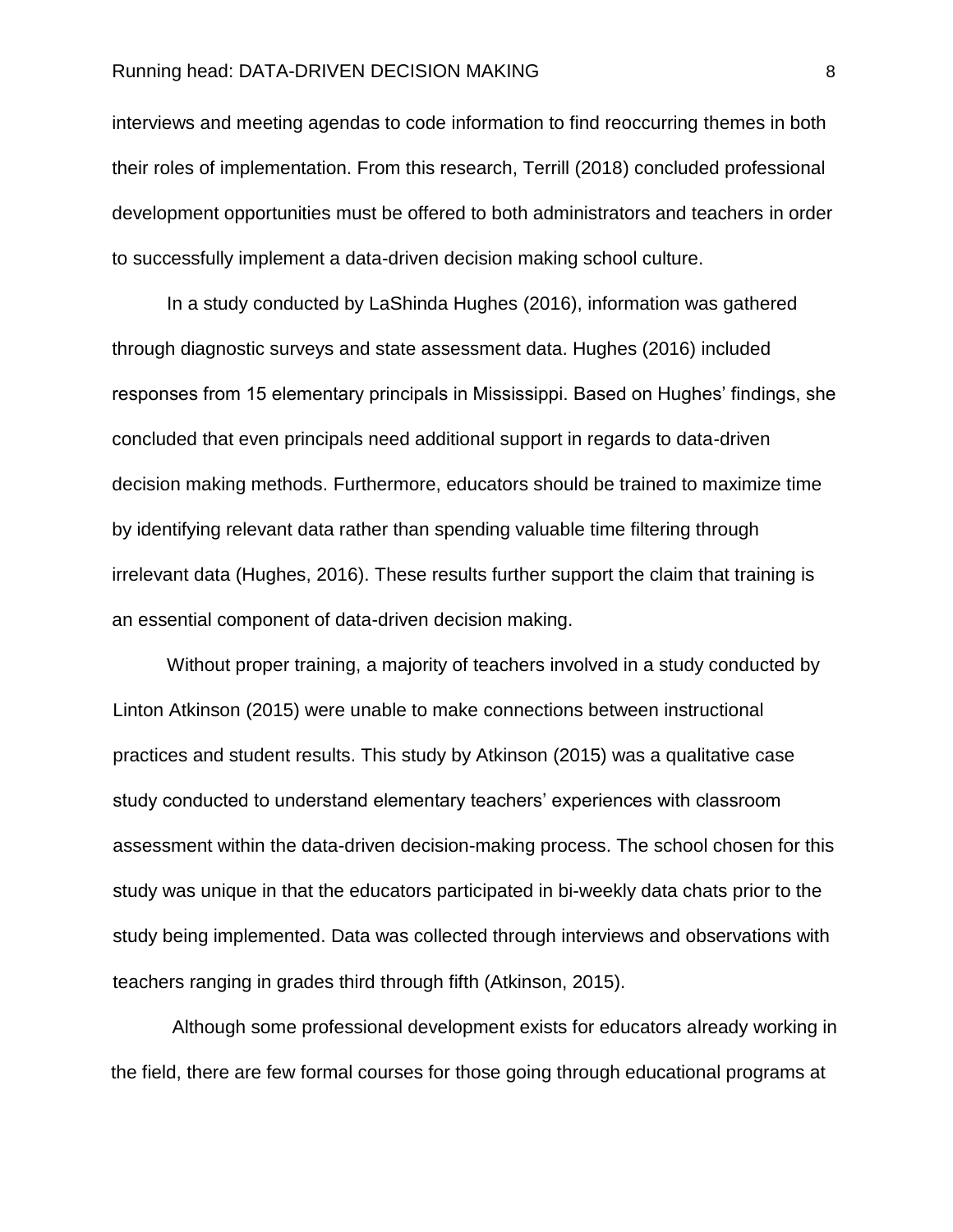the university level (Terrill, 2018). When interviewed, a group of superintendents indicated they received minimal training on analyzing data throughout their administration programs, and, alternatively, learned most of their knowledge through onthe-job experience (Root, 2010). Root (2010) conducted his research in the area of superintendents and how they use data to make decisions related to student achievement. In the study, he collected data from 23 superintendents in urban districts throughout Southern California. Through surveys and interviews, Root (2010) was able to determine superintendents require a wide range of skills and knowledge in order to effectively make decisions about student achievement. Additionally, the lack of training for educators results in a surface level understanding, therefore resulting in surface level changes.

Lack of training and understanding often results in actions that have no true impact on student learning according to Billen (2009). Billen (2009) came to this conclusion after conducting a study where 32 educator participants were introduced to and implemented the strategy of using data-driven instruction. Through document reviews, field notes, interviews, and journals, evidence was presented that supported the idea that without adequate training in reading data, educators may incorrectly identify areas of strengths and weaknesses in students. Educators need to be able to identify and use data that will be sufficient in improving student achievement in the classroom (Billen, 2009).

James suggests it is imperative school districts supply teachers with the training and tools necessary to analyze and reflect on data collection and decision making with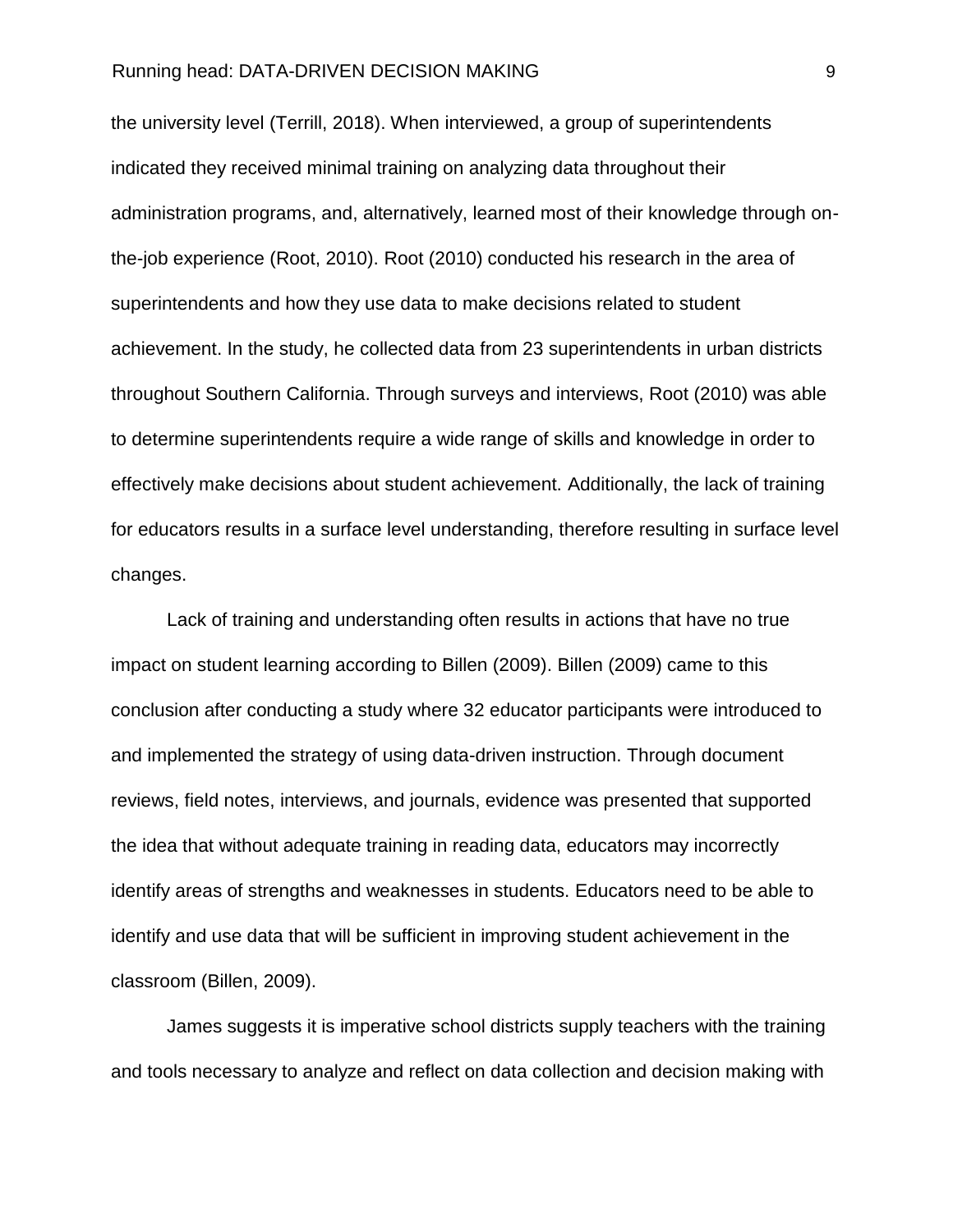data in mind. She also states schools are good at collecting data but don't know what to do with it after it has been collected (James, 2010). School districts should develop a plan to provide training to not only current staff, but also for new staff that join after the initial trainings have been completed (Terrill, 2018).

A study was conducted by Toni Lehman (2018) with the main objective being to determine whether participation in professional development in a module covering datadriven decision making had a significant impact on participating teachers' perceived abilities to disaggregate data in order to make informed decisions. In this study, the professional development used by the district being evaluated was "Stepping Stones: The Effective Use of Data to Chart Student Needs and Progress" (Lehman, 2015). Participants in Lehman's study disclosed an increase in perceived abilities to analyze data and make data-driven decisions at the conclusion of the module. As a result, Lehman recommended districts provide their educators professional development designed to help teachers develop data literacy skills, especially in the area of standardized test scores, to enhance instructional practices in the classroom (Lehman, 2015). In this study, it is suggested these opportunities for professional development include in-service training with breakaway sessions according to grade-level or content areas. The utilization of professional development training would address the obstacle of teachers' inability to effectively use data in their classrooms, ultimately making a stronger data-driven school (Lehman, 2015).

#### **School Wide Adoption of Data-Driven Decision Making**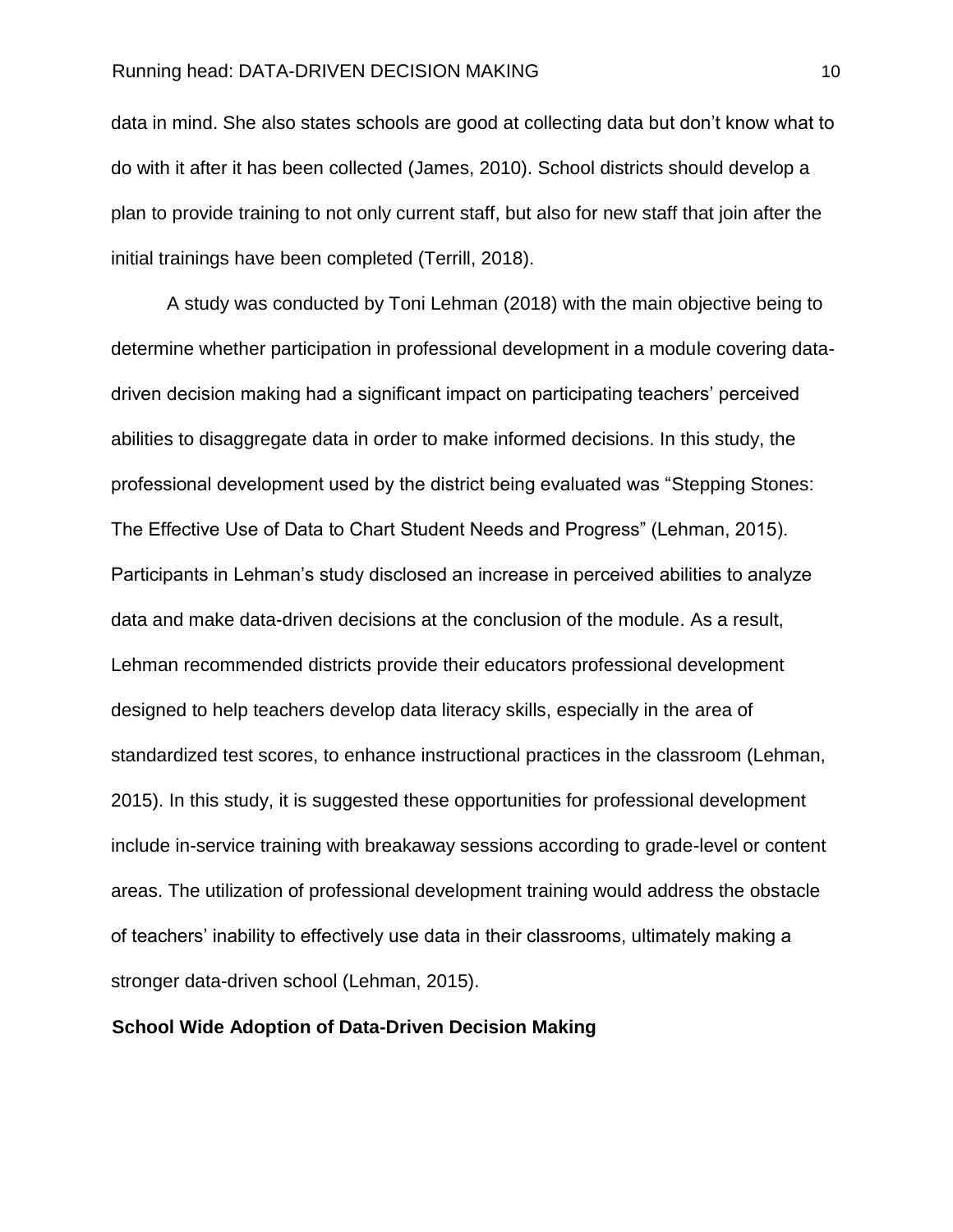In order for a school to be truly successful in improving student outcomes using data, it needs to be a school-wide effort, which may be a challenge according to some superintendents (Root, 2010). The effort should be made with the idea that data-driven instruction is used to identify areas of weakness before the student falls further behind their peers (Billen, 2009). School leaders should seek to create a climate of conversation about data. These conversations should be free from fear of being judged by superiors, such as administrators. These discussions should be honest and authentic (Atkinson, 2015). School leaders should clarify if the role of using data to make decisions in the district is data-driven, data-based, or data-informed (Murray, 2014).

Education lacks tools that are readily and easily accessible to district leaders and teachers that allows users to examine educator perceptions in the area of data-informed practice. Research done by Jo Beth Jimerson (2016) sought to describe the process used in the development, testing, and validation of one particular survey, as well as aid in the development of tools utilized by superintendents that would allow educators to gain insight into their own needs. Four superintendents, four principals, and four teachers were selected to partake in a review process of the Survey of Data Use and Professional Learning (S-DUPL). The S-DUPL was developed to support district leaders in their attempts to improve data-informed practices within their districts (Jimerson, 2016). From the 12 reviewers, eight different districts were represented. Jimerson (2016) found that appropriate use of the S-DUPL may help district leaders identify barriers so that processes involving data usage could be strengthened. By strengthening this process, students benefit from educators' abilities to identify and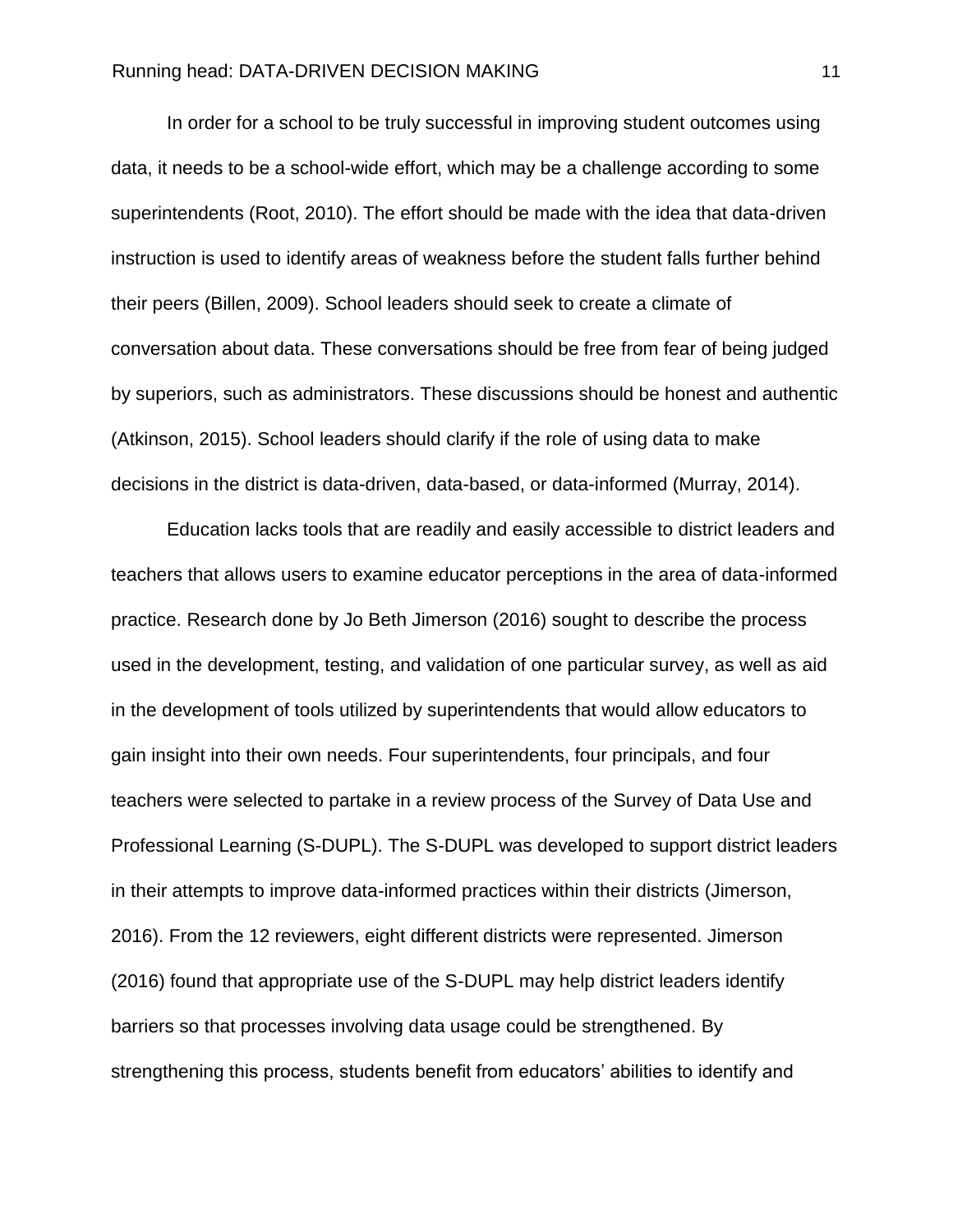meet their needs. The S-DUPL gauges teachers' perceptions of skills and knowledge needed for data analyzing and whether teachers thought these needs were met by policies already present in their districts (Jimerson, 2016). The survey may be used as a first step in assessing attitudes and perceptions educators in a district have towards data usage. It could also be used in a district new to data-driven decision making to provide baseline data before the implementation of new policies, procedures, or supports, during implementation, and after implementation has been established (Jimerson, 2016). Understanding staff perceptions and skill levels with data analysis is an important step to school wide implementation.

It should be noted that using data-driven instruction to improve student achievement requires commitment from all stakeholders involved, and the data needed may vary from person to person (Root, 2010). For instance, a superintendent requires different data when he or she is evaluating a principal compared to the data a teacher needs to determine the effectiveness of his or her teaching for the performance of his or her students. It should also be noted that the "trust level" of data varies in relation to the position of the person using that data. Through data Root (2010) collected in his research, teachers' responses in surveys reflected that the higher the position, the more he or she trusts data. Additionally, the more skilled a person is with data, the more he or she trusts it. Thus, more training for educators means they will be more confident in their data and what they do with it (Root, 2010). Teachers in Immen's (2016) study reported that they felt most confident using data from formative and summative assessments, while feeling the least confident when using data from standardized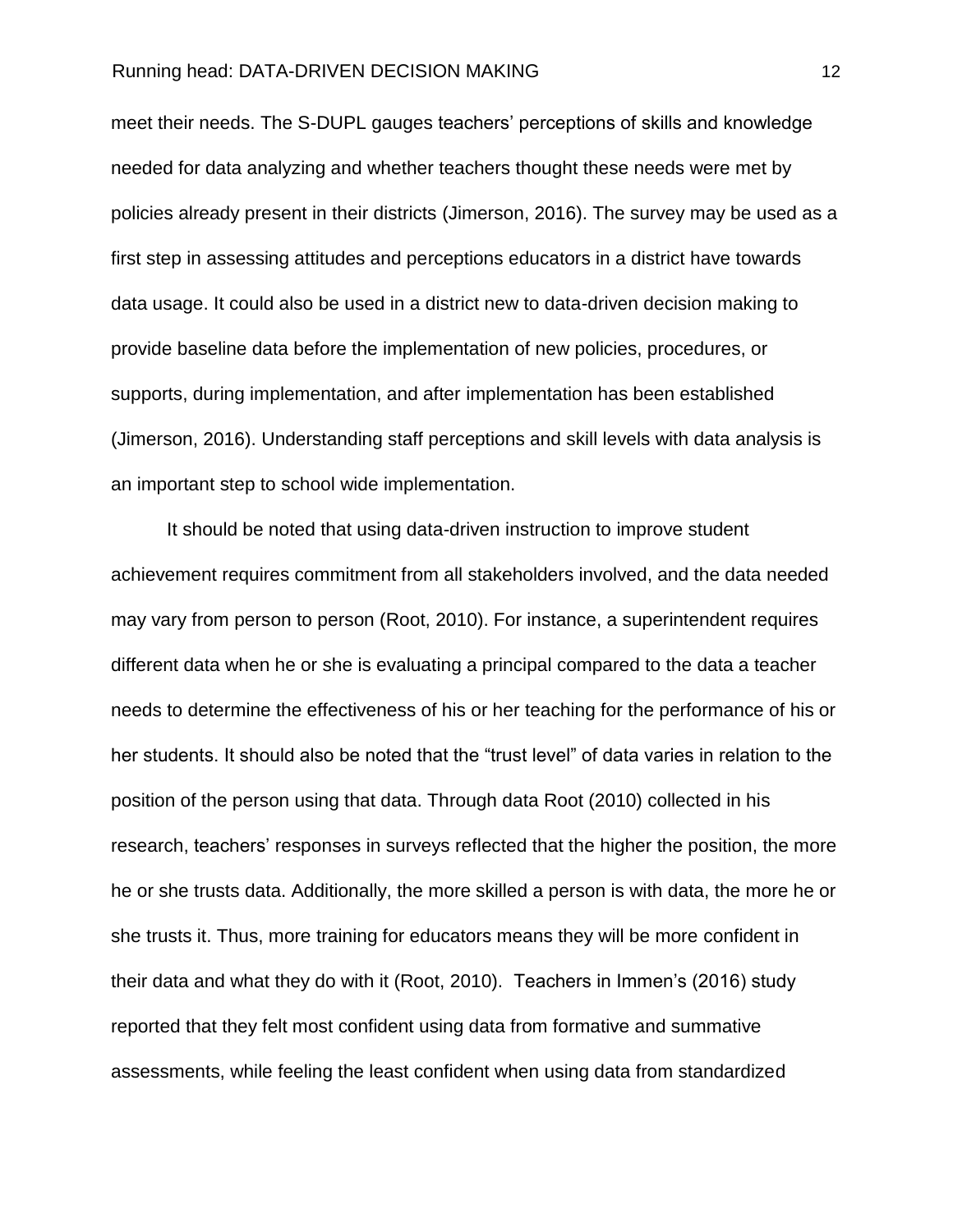assessments. This study obtained data from 80 K-12 teachers through surveys. Immen (2016) sought to examine the values, confidence, and actions of teachers as well as their perceptions of what factors they believed supported and inhibited effective data usage. Teachers in this study believed the following inhibited their ability to effectively use data: too much data, inadequate technology, no time, lack of access to data, inconsistent support, and lack of understanding. However, these same educators held strong beliefs that analyzing data could result in student growth. They also felt strongly about the benefits of collaborating with colleagues while analyzing data (Immen, 2016).

Another study was conducted to see how teachers and principals were using the data they collected. Militello, Bass, Jackson, & Wang (2013) conducted a study using Qmethodology. Q-methodology studies the perceptions of its participants by having them sort through a collection of statements and ordering them from most important to least important, or in this study, the statements they most agreed with to the least. Militello et al. (2013) asked 34 teachers and 28 principals to sort through 23 card statements and complete a questionnaire when finished. The 23 card statements were in regards to data perceptions in their environments. The principals in this study ranked the following as the statements they agreed with most (Militello et al., 2013, p. 108):

- 1. "As a principal, I have easy access to school data."
- 2. "As a principal, I collect, analyze, and use school data in our school improvement plans."
- 3. "As a principal, I collect, analyze, and use school data to evaluate school programs."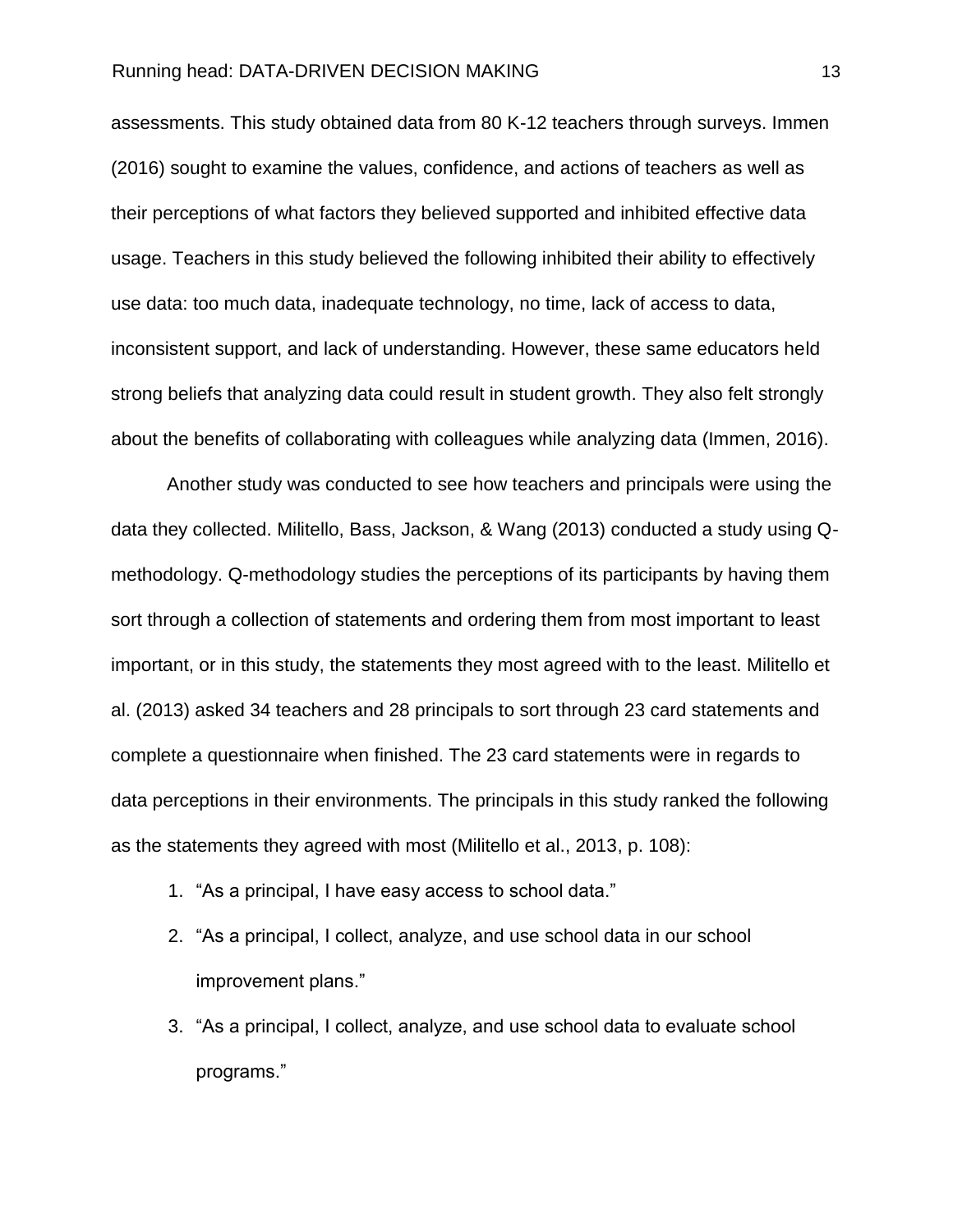4. "As a principal, I model how teachers can use school data to inform their practice."

After sorting the statements and conducting surveys, researchers in this study concluded the following were the statements that principal participants least agreed with (Militello et al., 2013):

- 1. "As a principal, I ensure that assessments (other than state assessments) have been aligned with state standards."
- 2. "As a principal, I designate a data specialist who assists teachers in the use of data to inform instruction."

Results from the principal portion of this study indicated principals use data to make school improvements as well as model best practices of data use for teachers in their district. This study also supports the statement that most principals do not have data specialists readily available in their districts to assist them or their teachers (Militello et al., 2013).

The same study was conducted with 34 teachers and 23 card statements in regards to teacher perceptions of data usage in their schools. Overall, this study concluded that teachers use data to focus on improving their own individual instructional practices (Militello et al., 2013). Information gained from data analysis is used to modify lesson plans, instructional strategies, or to reteach. Teachers also stated they used data as evidence in student feedback or meetings. The top ranked cards were as follows (Militello et al., 2013, p. 110):

1. "I regularly use school data to develop and modify lesson plans."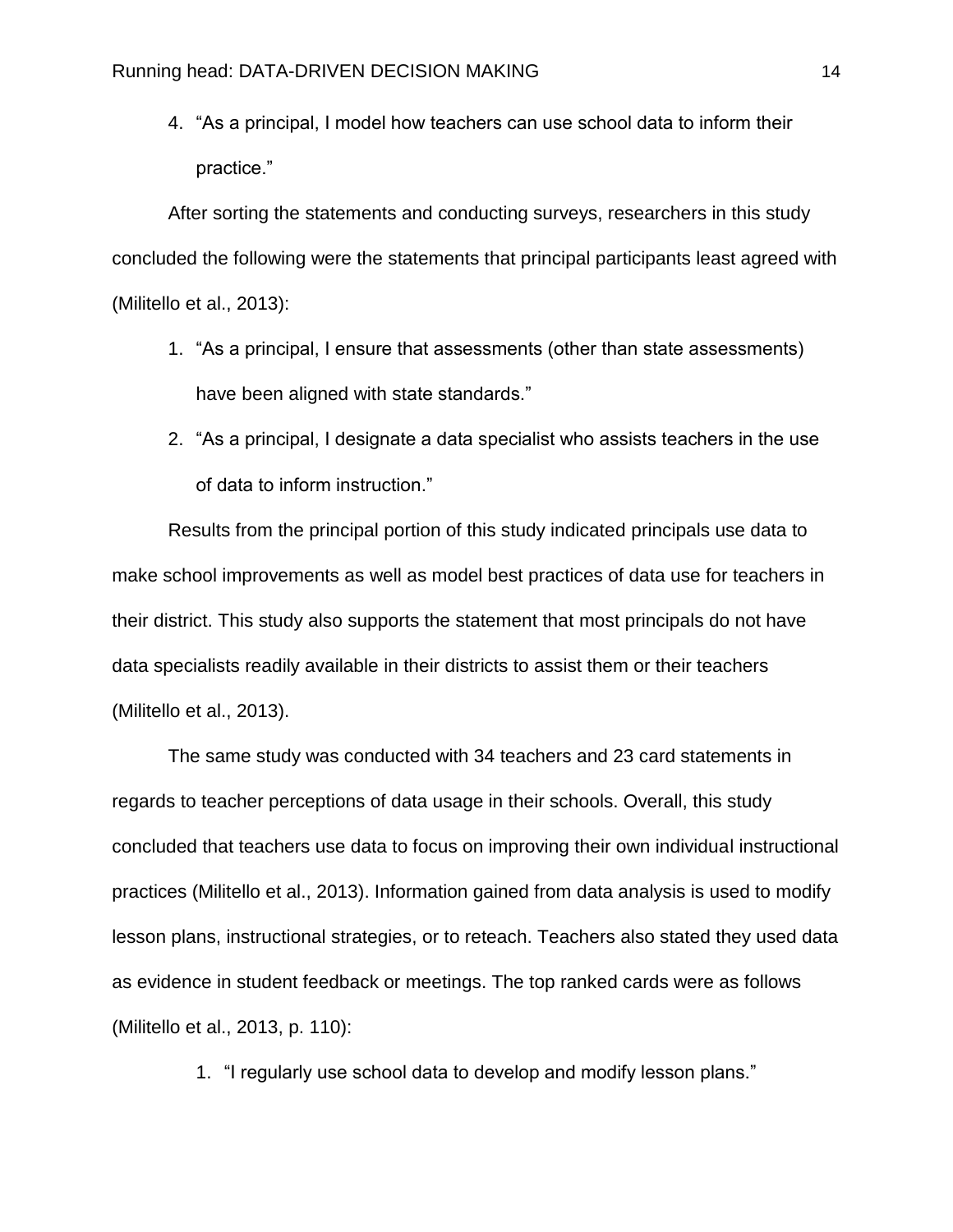- 2. "I regularly use school data to modify my instructional strategies (e.g. differentiate my instruction)."
- 3. "I regularly use school data as evidence at meetings (e.g. pre-referral, 504, IEP)."

At the end of the lists of 23 statement cards, when ranked from most agreed to least, the two statements that ranked 22<sup>nd</sup> and 23<sup>rd</sup> were "I regularly use school data to compare my students with my colleagues' students?" and "I regularly use school data to form flexible student groups with other teachers during the school day."

Through several different studies, it has been shown that every person in a school district uses data in some capacity. Administrators use data to inform decisions on school-wide policies and procedures while teachers use data to influence daily teaching practices. With data being such a large part of every aspect in education, it's crucial to data-driven decision-making success that all stakeholders are included with implementation as well as involved in professional development to strengthen data knowledge and skills.

#### **Data Analysis**

Data is analyzed on many levels in education, and interpreting data is an acquired skill. School districts should provide opportunities for educators to become efficient in data literacy. Data literacy is the ability to read, understand, and use data effectively to inform decisions (Terrill, 2018). Data is used in the school improvement process to help guide goal setting (Hughes, 2016). Starting at the top, administrators analyze data to make district-wide decisions. In addition to assessment data,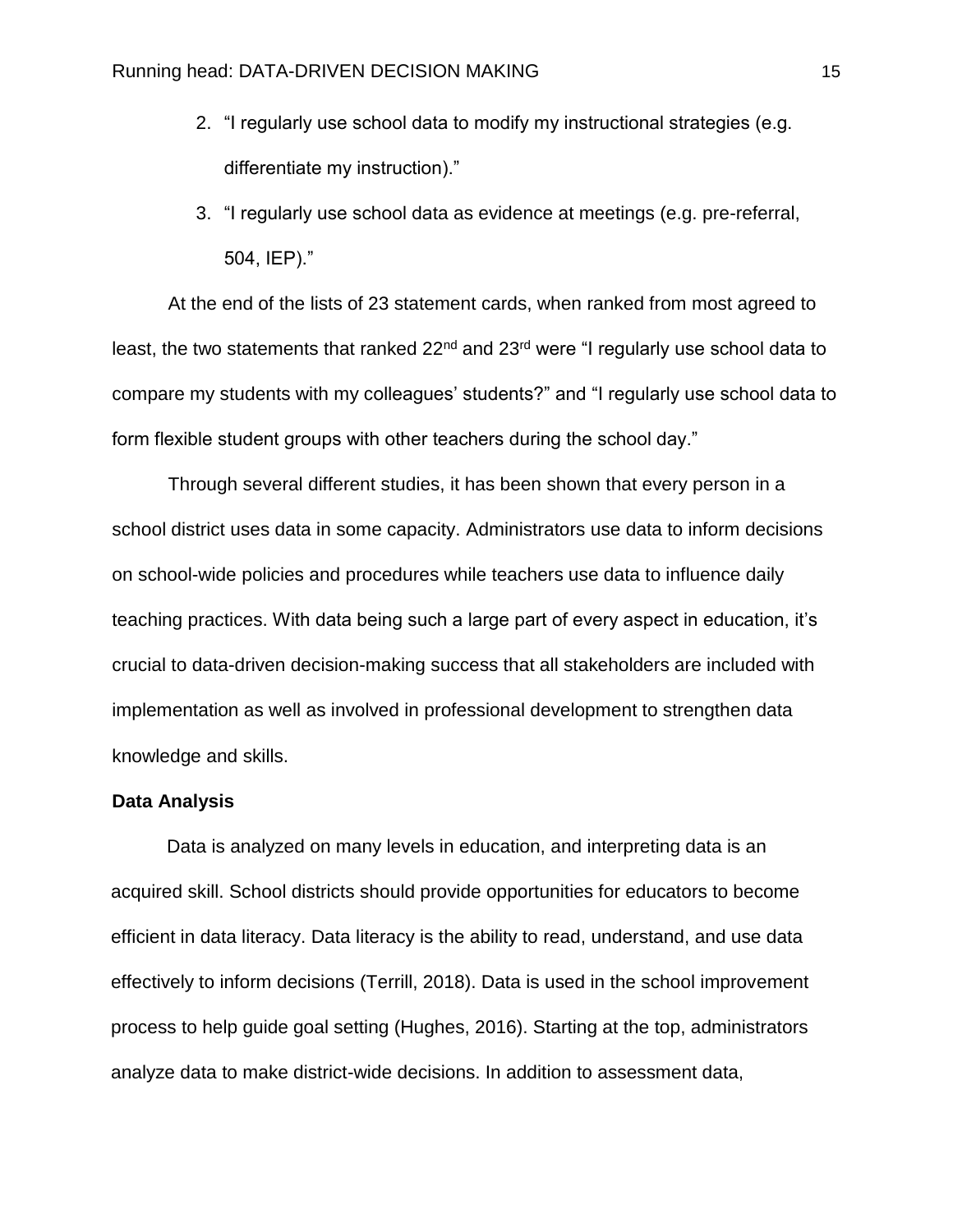demographic data is also analyzed (Root, 2010). In order for data analysis to be purposeful, educators should take into consideration student demographic data, classroom instruction, and data gained from state assessments. By doing so, school leaders and teachers can successfully develop strategies to improve instruction. Using formal and informal student data as early in the beginning of the year as possible, student achievement can be optimized throughout the whole year, and teachers can be confident in making informed decisions about the effectiveness of their instruction (Billens, 2009).

However, educators are coming into the field of education with a lack of data literacy training in their teacher education programs. A study conducted by Dunlap and Piro (2016) researched a teacher preparation program. The study explored pre-service teacher education programs and the data literacy concepts addressed. A total of 54 participants were included in this study (Dunlap & Piro, 2016). Data Chats were used as an instructional intervention to increase students' abilities to take data and effectively use it to inform instruction. These Data Chats lasted five weeks and following each session, surveys were conducted with the participants. In these Data Chats, participants collaborated to try to comprehend, desegregate, and interpret sets of real standardized test scores (Dunlap & Piro). Prior to the start of Data Chats, every participant involved stated there was a discomfort when it came to understanding and analyzing data. By the end of the study, students had stated their comfort and knowledge of analyzing data and what to do with it had increased significantly (Dunland & Piro, 2016). The study concluded that interventions in teacher education programs should be established to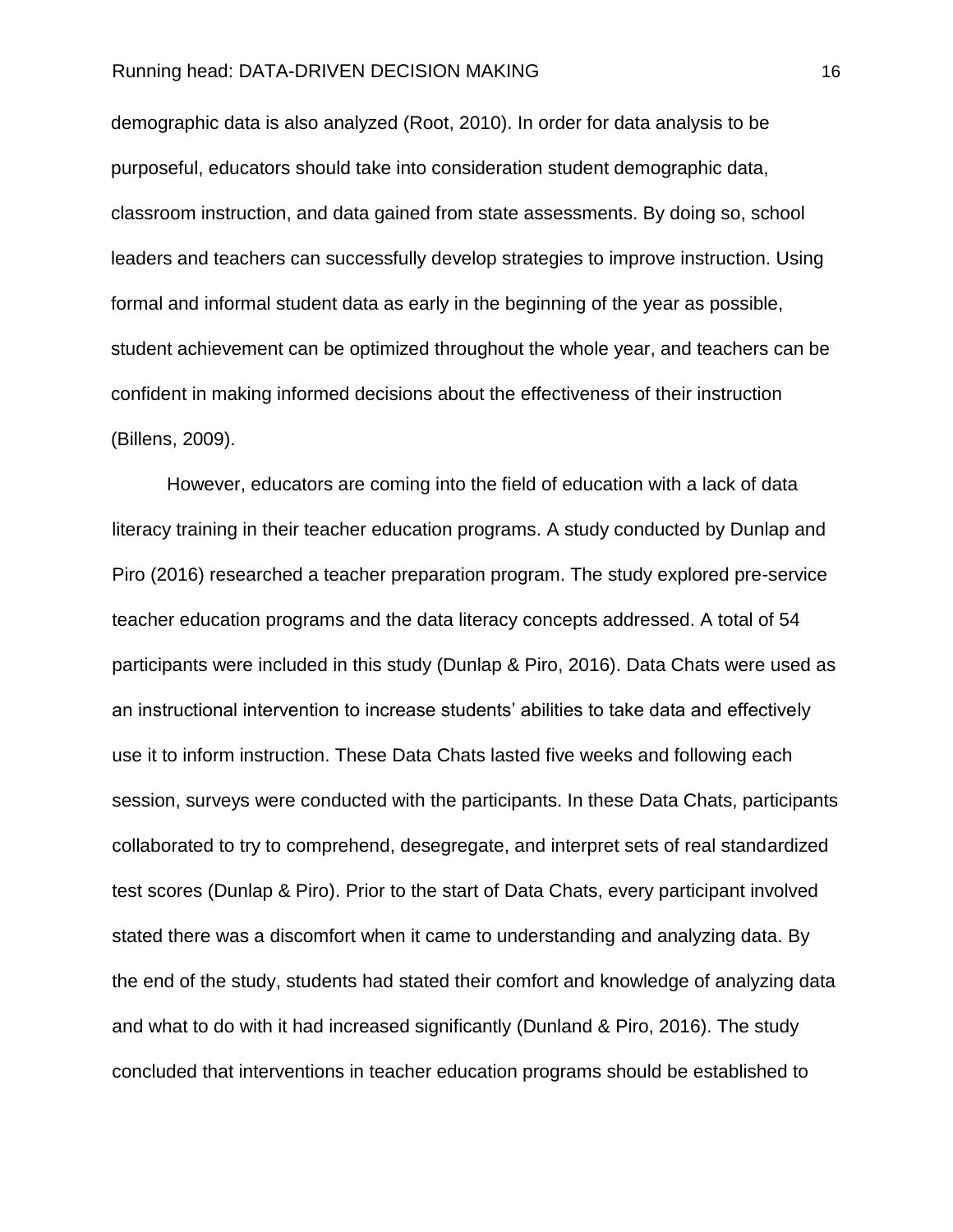relate data analysis with instructional practices. Self-efficacy in data usage will only increase the chances education students will take the skills learned and apply them to real-life situations after they complete the program (Dunlap & Piro). Educators and instructors should continue providing opportunities for data literacy to develop.

Rachele Wagaman (2015) conducted a study to provide a narrative description of how teachers perceive and conceptualize the data-drive decision making process. The 20 participants in this study were from private elementary schools in California. Wagaman (2015) presented a scenario observed in her study of how teachers analyzed data to inform instruction. During a 6th grade team meeting, teachers in the study analyzed data from a unit pretest, as well as previous assessments. They used this data to determine student understanding of multiplying and dividing decimals. Students were then sorted it into 3 groups of understanding: complete understanding, partial understanding, and no understanding. After the students had been sorted, the teachers used the data to form math groups for the next lesson covering decimals. At the end of the unit, the teachers met and analyzed student data from the post assessment (Wagaman, 2015). Through formative and summative assessments, as well as observations by Wagaman, the teachers involved in this scenario reported an increase in student understanding and student achievement evident through the data and teacher use of data to make decisions regarding student grouping and instruction.

Due to the reports of beginning teachers feeling unprepared to use data in their classrooms, teacher programs should explicitly teach data literacy concepts. Data Chats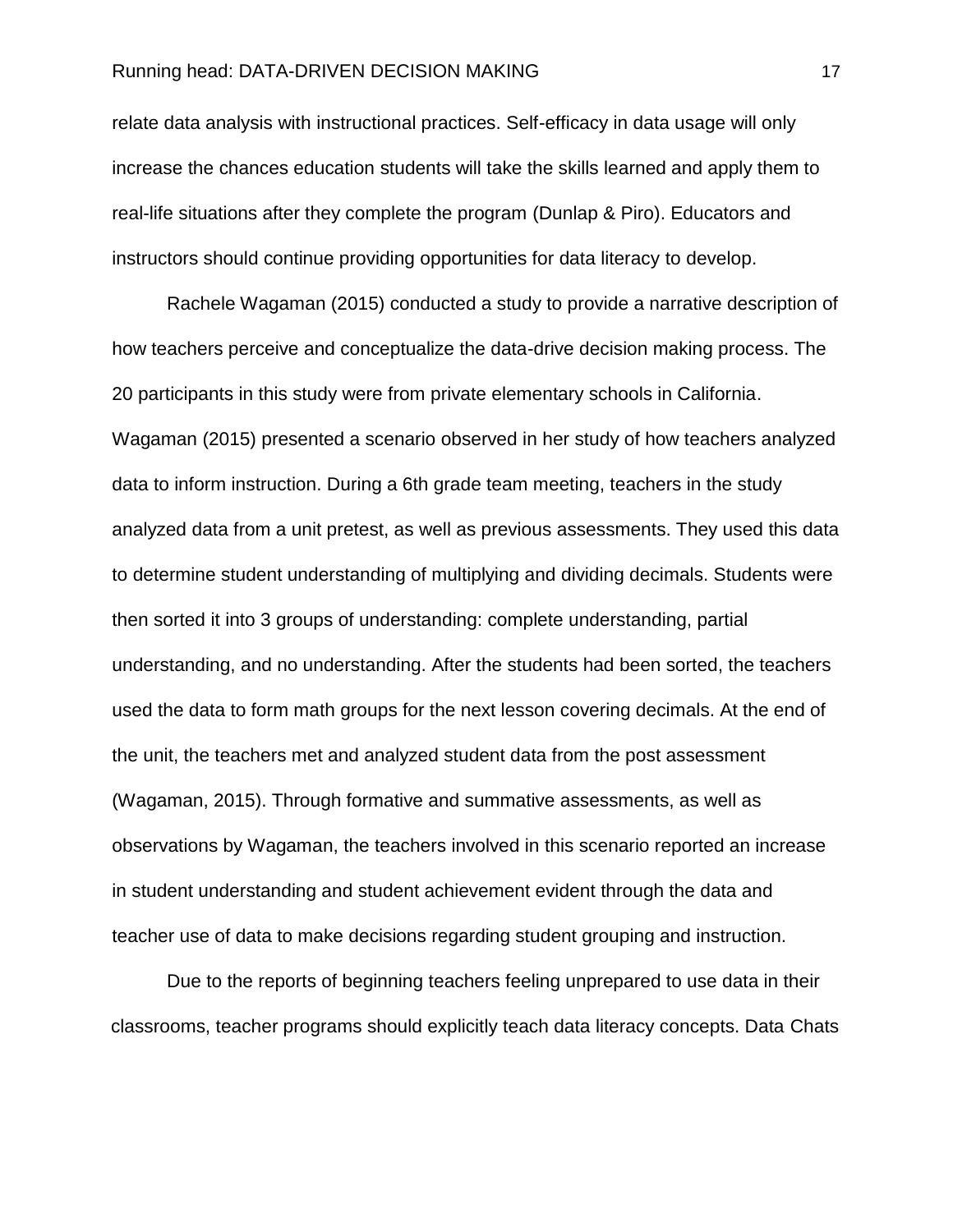are one intervention that can be used to enhance self-efficacy in understanding and analyzing data to inform instructional practices.

#### **Professional Learning Communities in Data-Driven Decision Making**

Professional learning communities (PLCs) are a type of professional development that may be used in a district. Lyndsey Pelusi (2015) conducted a study to find out if PLCs positively impacted teacher instruction as well as student achievement. In her study, 30 teachers in an urban North Carolina district were surveyed and observed throughout a six-month training program over the implementation of PLCs. The results of this study showed that data-driven instruction contributes largely to the success of PLCs, and, in return, PLCs increase data-driven instruction (Pelusi, 2015). In a PLC, teachers work collaboratively with one another with a specific goal in mind. PLC groups may have a goal of analyzing data as a team to develop a strategy or plan to close achievement gaps in their grade-levels or schools (Root, 2010).

An increase in data-driven instruction can be seen with the implementation of PLCs within a school district (Pelusi, 2015). The data-driven decision-making process is a collaborative approach to education. By working together, teachers and administrators are able to make intentional changes within the classroom, schools, and district (Terrill, 2018). Structured time, collaboration with colleagues, and interpreting data with a building administrator or coach are the strongest supports a school can provide their teachers when becoming a data-driven school (Immen, 2016).

Kathleen Immen (2016) conducted a study that reported on teacher beliefs when using data to make informed decisions. In this study, teachers reported they felt most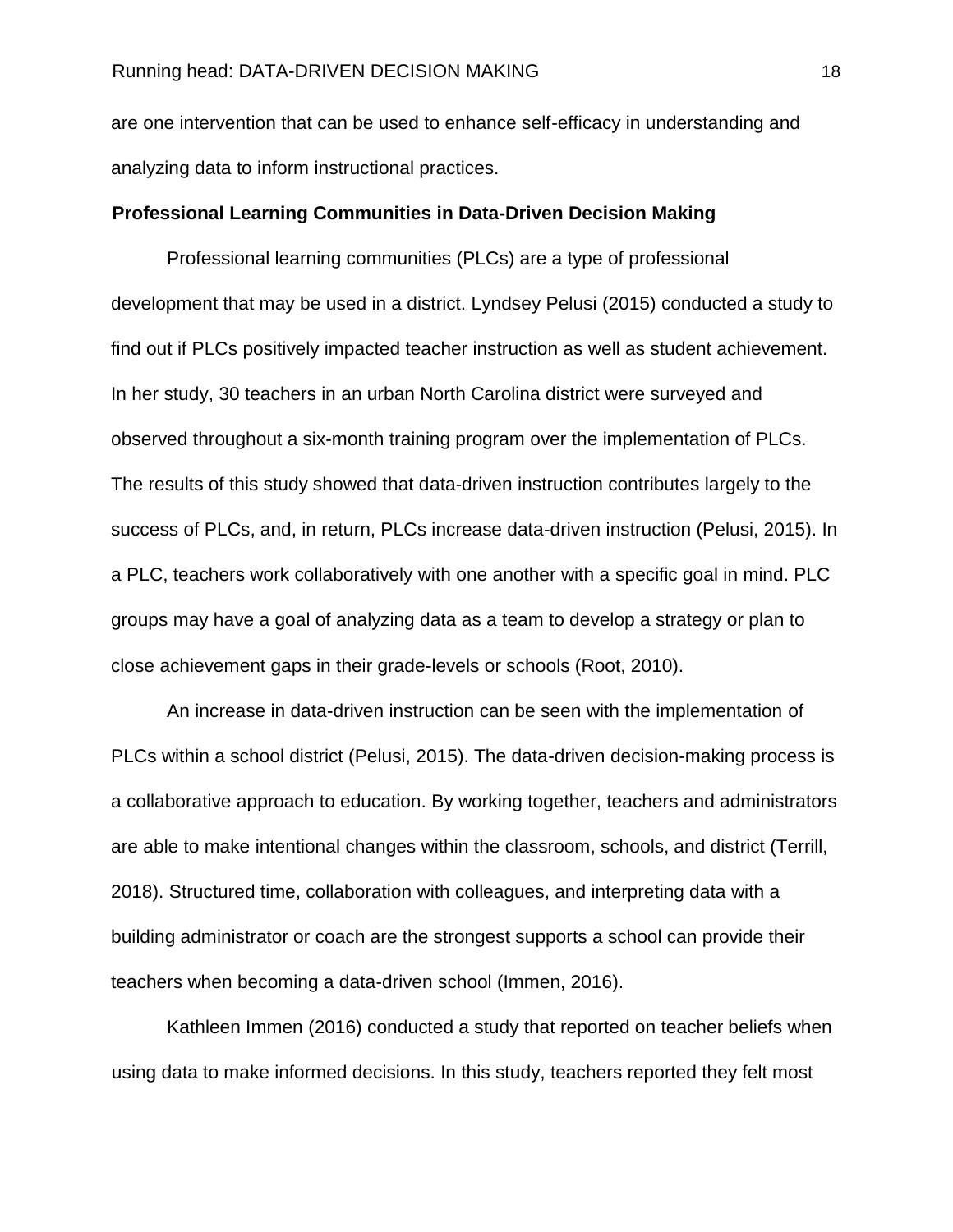successful interpreting student data when they were collaborating with colleagues within PLC groups. Participants of this study also felt strongly that analyzing student data could lead to increased student achievement. (Immen, 2016).

Marcie Wilson conducted a study on the impact of data-driven teams, such as PLCs, on student learning, collaborative practice, and school culture (Wilson, 2018). In her study, a data-driven team was defined as a group of educators dedicated to an ongoing collaborative process of recurring cycles of analysis and action research to achieve better student outcomes. With 36 participants from four different middle schools in North Carolina, these teams were designed to ensure all students were making progress towards proficiency levels. Using mixed-methods of quantitative and qualitative data, such as surveys, interviews, and focus groups, Wilson found that such teams do have a positive impact on collaborative practices and school culture. However, she found data-driven teams had the greatest impact on student learning (Wilson, 2018).

The idea of data teams can be further supported by a study done by Schildkamp, Poortman, Ebbeler, & Pieters (2019). In this analysis, researchers studied data teams in 14 districts. These data teams were composed of 3-6 teachers and 1-2 school leaders. There was a total of 14 teams. Interviews and observations of audio recordings obtained from data team meetings resulted in the conclusion that there are five building blocks to build effective data teams (Schildkamp et al., 2019). In order to create sustainable data use and data teams, block one states school leaders should initiate and identify the vision, norms, and goals of the group. In block two, school leaders should provide individualized support to members of the data team. Block three states that leaders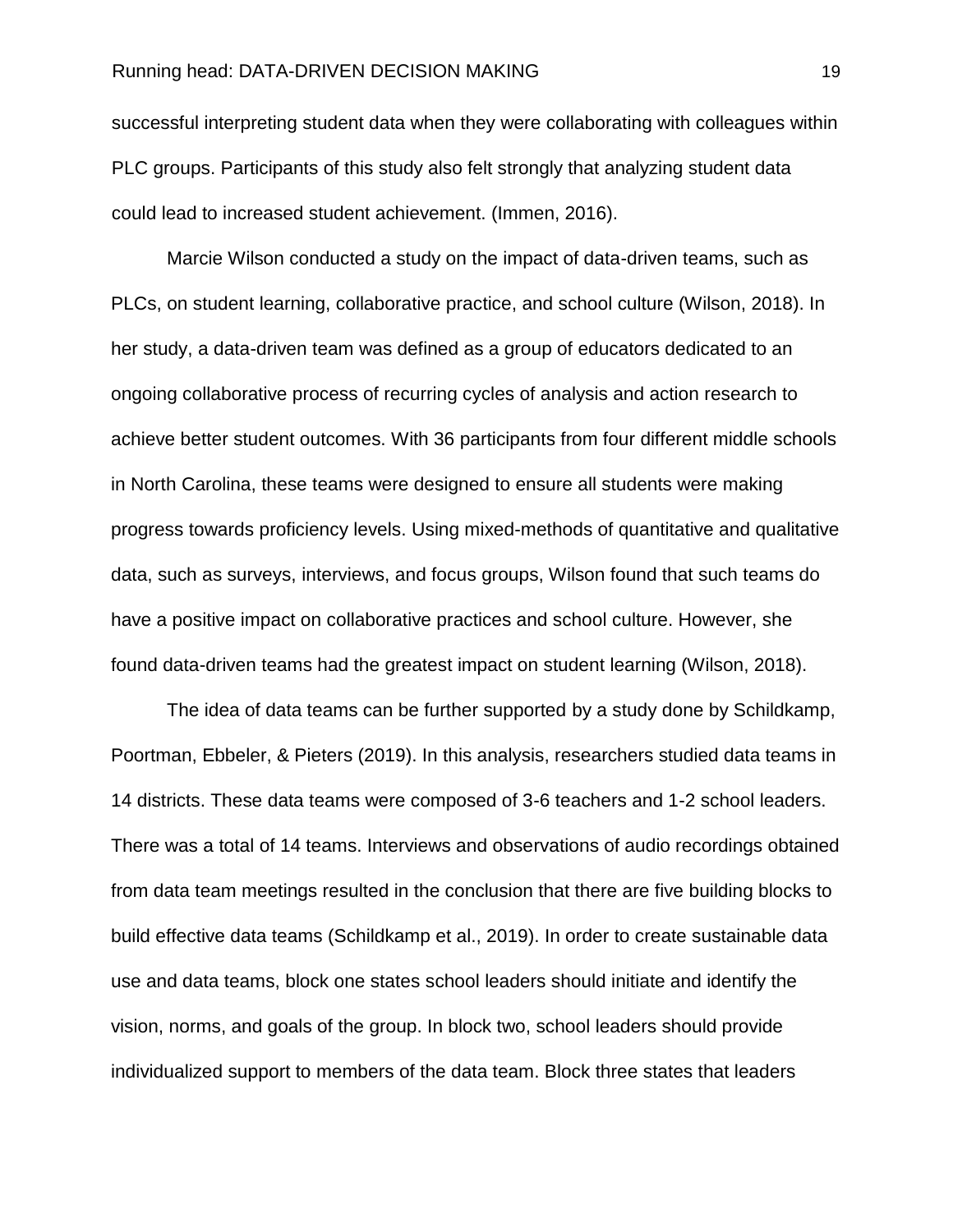should also provide intellectual stimulation (Schildkamp et al., 2019). There should be a climate for data use created by the school leader in the fourth block. Finally, school leaders should provide opportunities for networking. In order for a school leader to successfully create sustainable data use and data team practices, he or she should implement these five building blocks (Schildkamp et al., 2019).

In order for these teams to be successful, the support and participation of the administrator is crucial. Without the support from the administrator, the impact datadriven teams have on education is lessened. When professional learning communities are developed with a specific goal in mind, not only do the educators benefit, but so do the students they serve.

#### **Sources of Data**

Data-driven decision making is used to plan instruction and activities in the classroom. Administrators and teachers use data to develop classroom and school plans such as curriculum maps, common assessment schedules, and common assessments (Terrill, 2018). Data used to inform decisions should be related to learning standards, curriculum goals, and the needs of individual programs and students. The data should be from a variety of sources as well as a variety of types of data. Demographic data, student performance data, and observation data are just a few examples of types of data that should be used (Gullo, 2013). Other examples include formative, summative, observational, standardized, and online assessments (Wagaman, 2015). Challenges school districts and schools face is how to provide data in easy-touse forms so that it can be used to improve curriculum development, instruction, and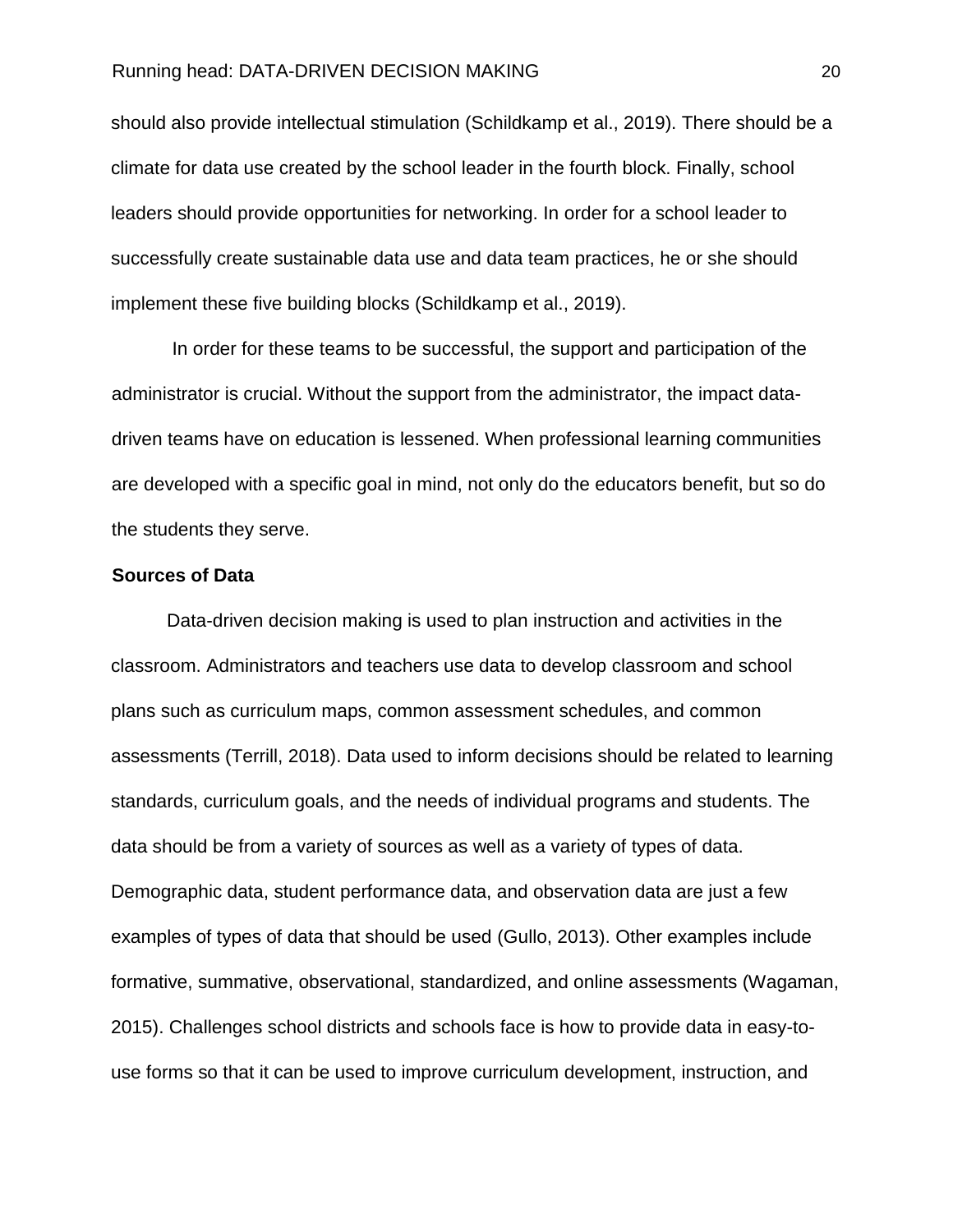#### Running head: DATA-DRIVEN DECISION MAKING **Example 21** 21

programming (Murray, 2014). Also, technology is an important aspect of data analysis. It can be used to store, organize, and display data so that teachers and principals can spend their time analyzing instead. However, technology can be expensive (Murray, 2014).

Data can come from many sources. One source of data collected and used in the process of data-driven decision-making is formative assessments. The intention of formative assessments is to monitor student learning. By monitoring learning with assessment data, opportunities to provide ongoing feedback that can be used by instructors to improve their teaching, and by students to improve their learning present themselves (Terrill, 2018). Formal and informal data should also be considered when using data to inform decisions (Gullo 2013). Formal data allows student achievement of one student to be compared to another student with similar characteristics, such as grade level. Types of formal data collection methods include screening tests, achievement tests, readiness tests, diagnostic assessments, or classroom tests created by the teacher (Gullo, 2013). Informal data is data that is not used to compare students to one another. Examples of informal data include performance tests, academic or developmental checklists, or anecdotal and running records (Gullo).

Teachers and principals both should be able to enlist in effective data-driven decision making that influences classroom instruction (Root, 2010). However, teachers may be unsure of how to use the data (Mertler, 2002).

Classroom-level reports are often available to teachers. Reports from standardized tests can provide two types of scoring, norm-referenced and criterion-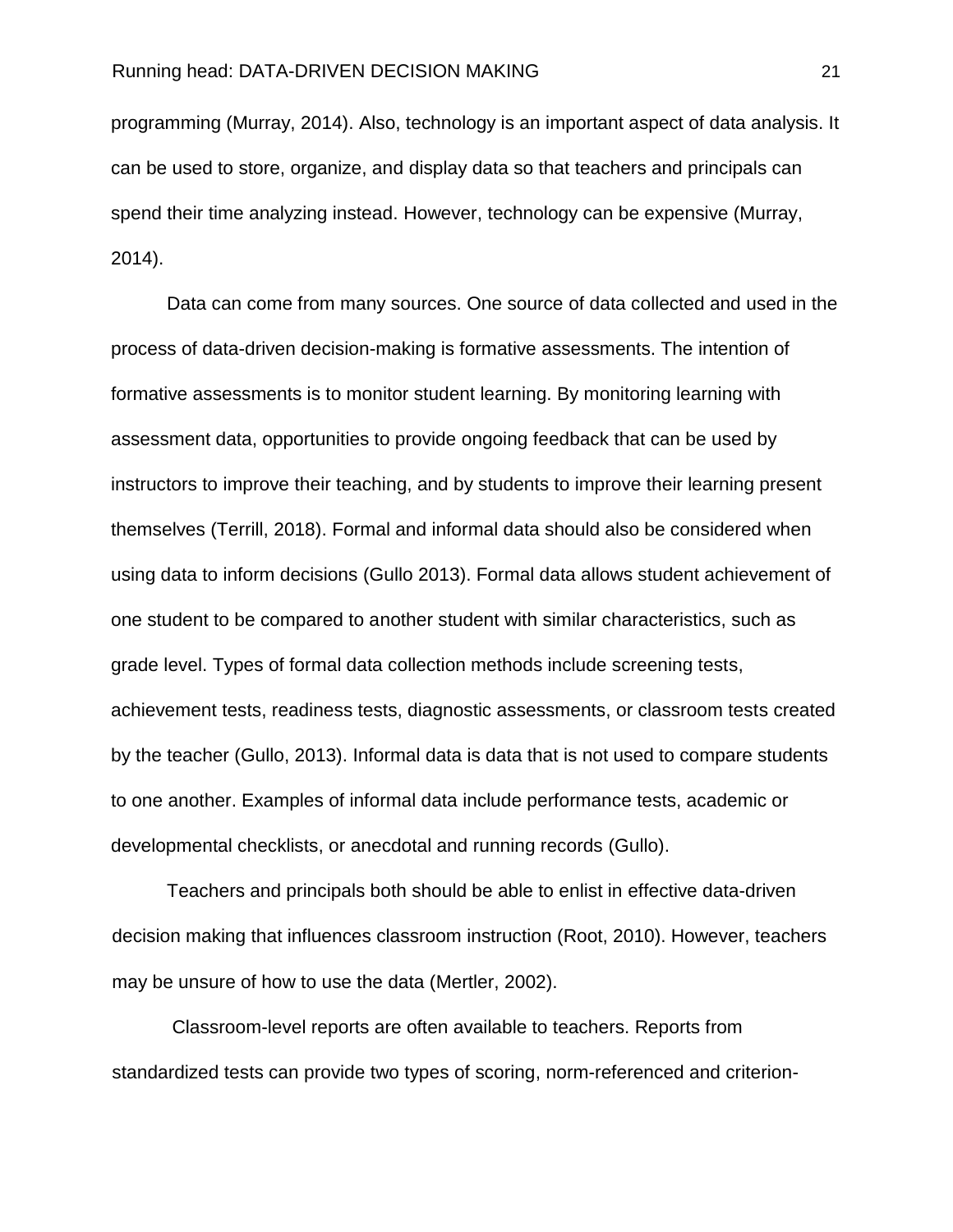referenced. Norm-referenced test results allow performance comparisons with other groups of students taking the same test. Criterion-referenced information provides insight such as how many questions were attempted and how many correct answers were given for each category (Mertler, 2002). These reports are full of valuable information that may result in revising curriculum or instruction, even if that group of students has moved onto the next grade-level. For example, if a test reveals content areas or subtests where a majority of students are performing below average, this would indicate areas of deficiency (Mertler, 2002). If such deficiencies are discovered, the teacher should ask him or herself the following questions (Mertler, 2002):

- Where is the content addressed in the district's curriculum?
- In what part of the school year are these concepts or skills addressed?
- How are these concepts or skills taught to the students?
- How do students demonstrate they have mastered the concepts or skills

#### **Using Data to Differentiate Instruction**

In addition to using standardized testing data to make data-driven decisions for the whole class, the same data can be used to make decisions regarding individual intervention plans (Mertler, 2002). Data-driven instruction allows educators to identify students who are at-risk (Billen, 2009). For instance, using data-driven instruction practices to monitor at-risk students in the early development stages of reading can allow educators to make appropriate instructional intervention plans before the student experiences an even bigger deficit in skills by the time he or she reaches midelementary age (Billen, 2009). The process for selecting intervention strategies for an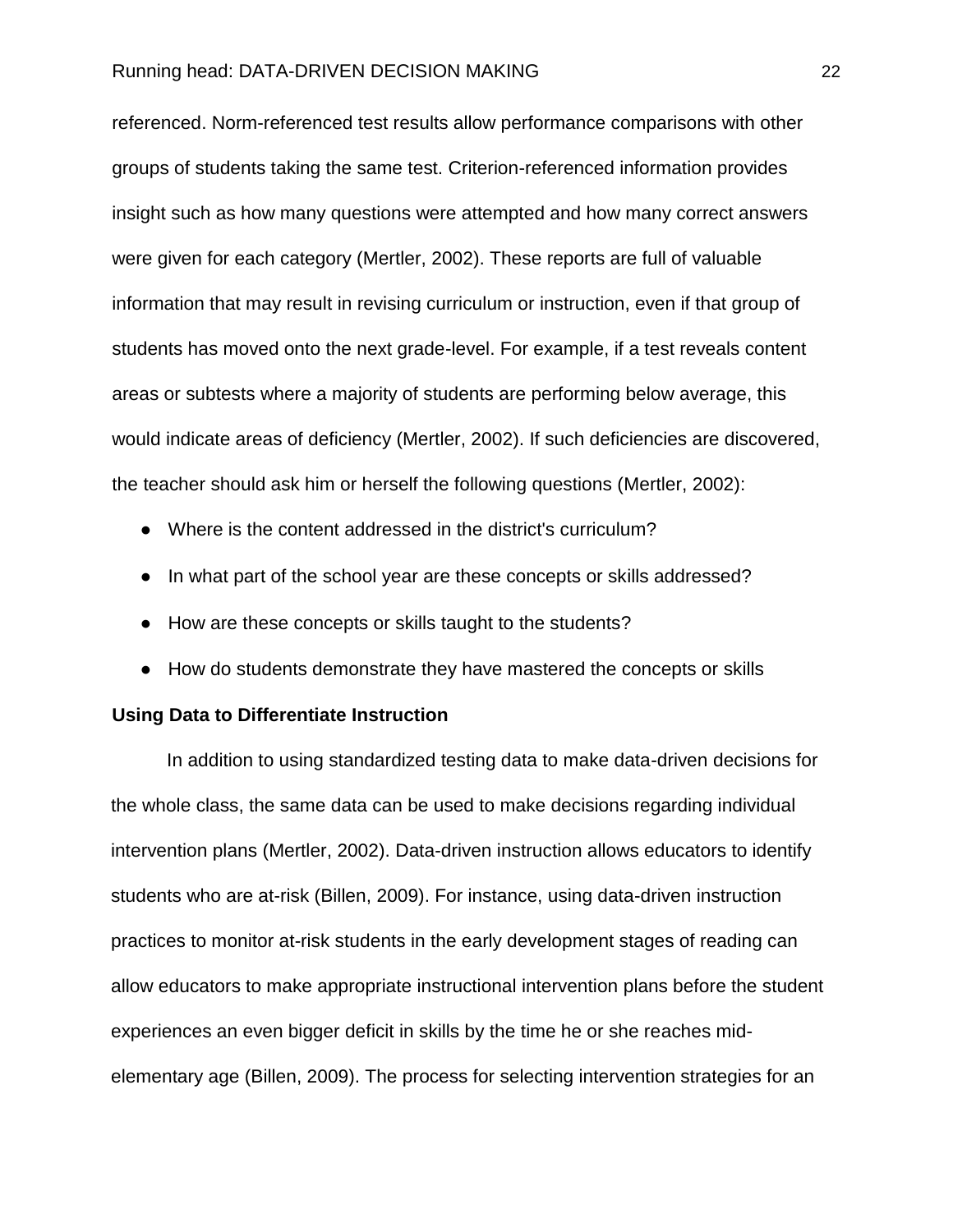individual student is very similar to that of the whole class. First, the teacher identifies the content areas the student scored below average. Second, the teacher creates priorities among areas of improvement, selecting a reasonable amount of content areas to serve as the center of an intervention. Third, the teacher identifies new or different instructional materials, methods of delivering instruction, reinforcement of instruction, and/or assessment in order to meet the needs of the student (Mertler, 2002). Assessing student learning and making adjustments based on data is a constant part of teaching, and teachers in Wagaman's (2015) case study felt that data-driven decision making in classrooms was a necessary component of instruction in order to meet the needs of all students while also increasing student achievement (Wagaman, 2015).

#### **Best Practices in Implementing Data-Driven Decision Making**

Schools use data for academic decisions. Data is used in decision making in areas of aligning instruction to standards, identifying objectives, progress monitoring, identifying low-performing students, and planning instruction. Data can also influence policies and school resources (Hughes, 2016). Because data-driven decision making can influence so many aspects of education, it's important that it's done with fidelity. Based on findings in the study conducted by James (2010), a ten-step action plan for administrators to follow when implementing the data-driven decision-making process in their schools is recommended. The ten steps are as follows (James, 2010, p. 86-89):

- 1. Involve all stakeholders with the goal of becoming a data-driven school.
- 2. Decide on the routine procedures stakeholders will use in the data-driven process.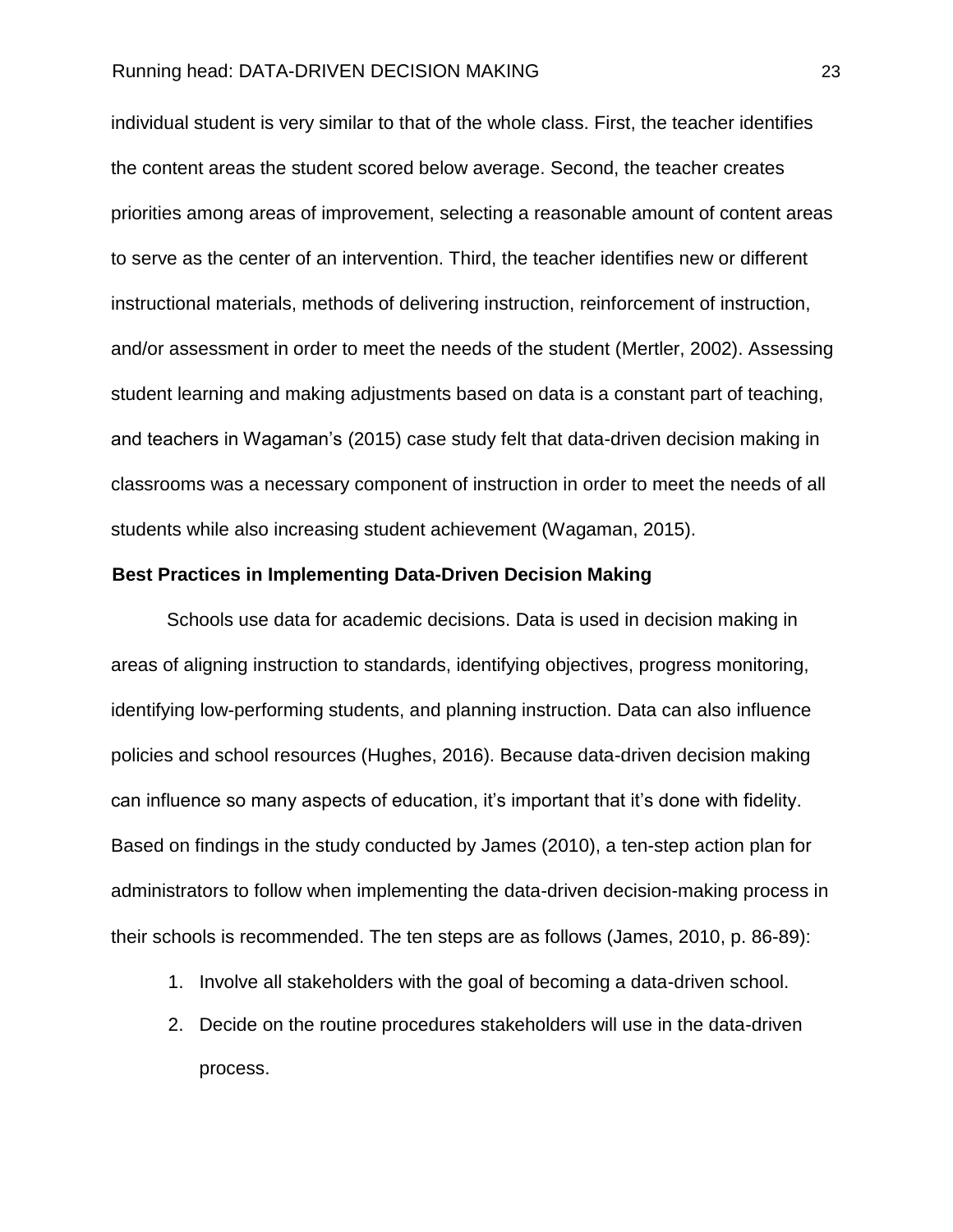- 3. Select a data warehouse and data mining method that is user-friendly and not time-consuming for teachers.
- 4. Provide professional development training on the process of data-driven instruction.
- 5. Use the data-driven process to identify learning goals at the beginning of a new school year.
- 6. Devote time on a regular basis to collaboratively discuss school data with stakeholders.
- 7. Make data visible, tangible, and easily accessible.
- 8. Once students' individual strengths and weaknesses are identified, plans for intervention can be implemented.
- 9. Make a commitment to seeing the data-driven process through.
- 10. Start the data-driven process over again making adjustments with lessons learned.

Educators are not the only ones who should have access and knowledge of data. Educators should make data relevant and accessible to parents and students. This can be done through newsletters, notes, flyers, websites, or emails (Data driven teachers, 2009).

Professional development should not only be about how to use data, but data should be used to guide professional development. Data can be used to target specific professional development needs according to Gullo (2013). By analyzing student performance, teachers ought to be able to identify instructional strategies that are most effective and for which students, and alternatively, which ones are not effective (Gullo,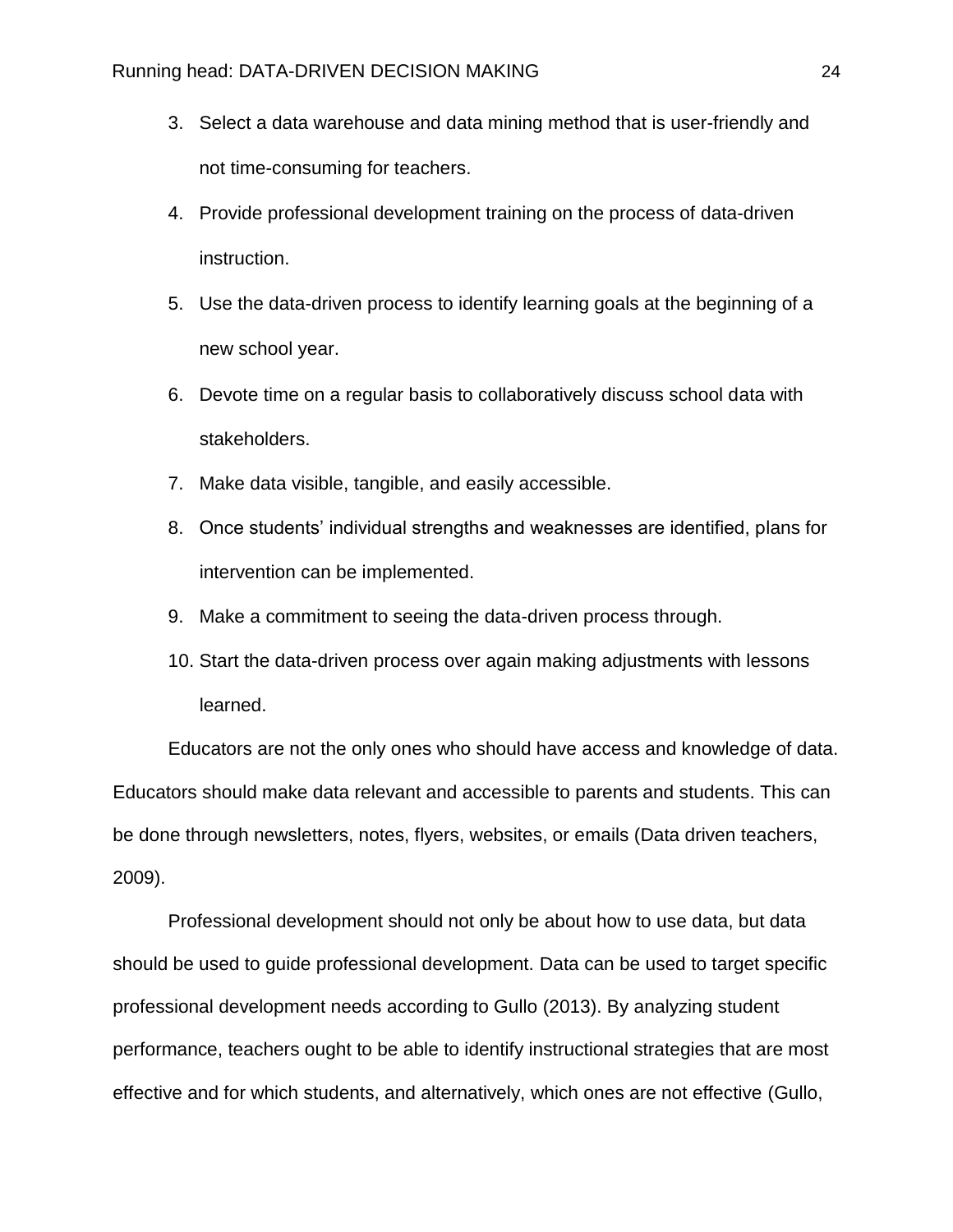2013). This analysis should also provide insight into where there is a disconnect between curriculum or instructional practices and student learning. Through collecting and analyzing data, school districts can determine when specific types of professional development need to be implemented. Additionally, data should not only reflect a program's curriculum, but it should be used to improve the curriculum (Gullo, 2013). Data can be used to improve the quality of education in a district in several ways. Data can inform curriculum design and development. By using data to identify holistic problems, administrators, curriculum developers, or teachers can make changes to the curriculum as a whole, rather than addressing each problem individually (Gullo, 2013).

#### **Future Research**

While there is research that suggests the benefits of implementing data-driven decision making within a school district, research examining decision-making methods that will improve student achievement are limited (Hughes, 2016). This means that research supports data-driven decision making, but the methods used have not been explored to their full extent yet.

While there seems to be a plethora of research conducted on educator perceptions of data usage, research is light in other areas. Future research could be done on the best practices educators can use analyzing data to improve student achievement. Research could also be done on effective data-literacy training programs for educators. Is there a correlation between educators receiving professional training and an increase in student achievement?

Another area research could be further conducted is in district leaders and their fidelity in data usage. It has been presented in many studies that there is a lack of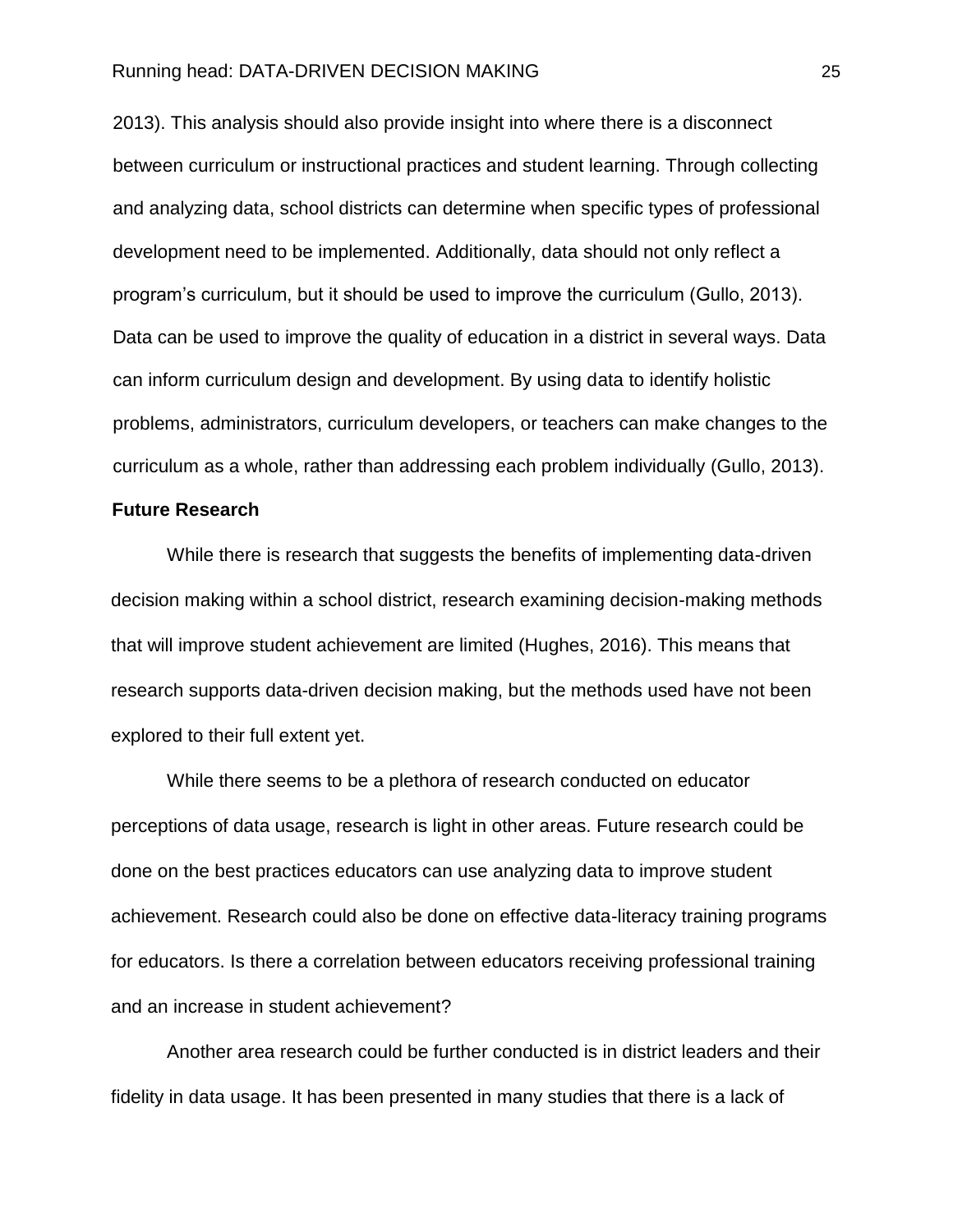training for professionals, so how are these professionals using data to make decisions if they have not been taught how to do so? Many professionals state they learn through on-the-job experience, so research could be conducted on inexperienced teachers' effectiveness to use data to inform instruction compared to that of a veteran teacher.

Perhaps the most important recommendation for future research is in the area of specific effective strategies of analyzing data to increase student achievement. As educators, the goal is to improve student academic achievement.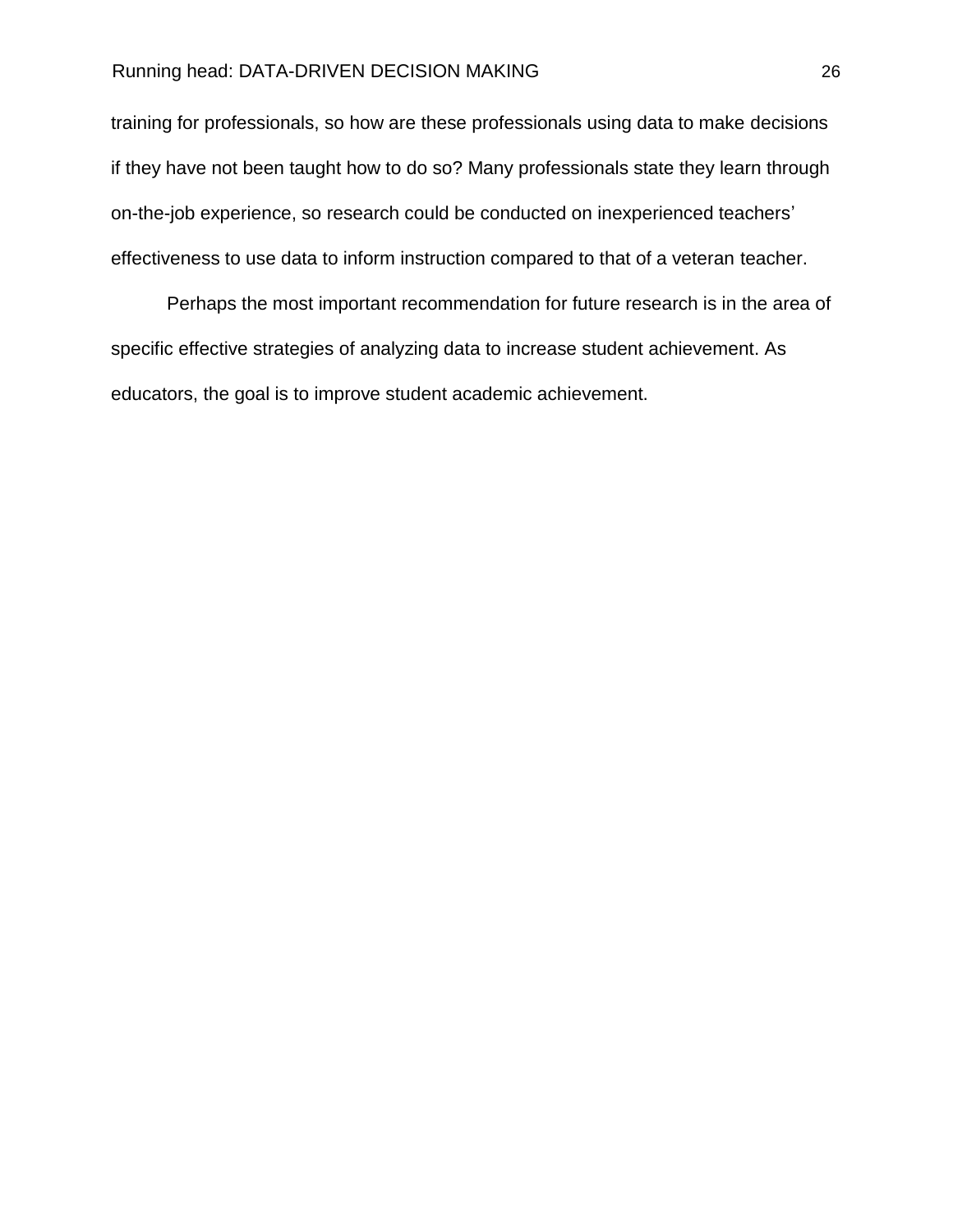#### **Conclusion**

A data-driven school is one that uses student data to drive daily instructional practices (Terrill, 2018). In order for data-driven decision making to be effective, teachers ought to use a variety of data, such as formative, summative, observational, standardized, and online assessments (Wagaman, 2015). Administrators and teachers use data to develop classroom and school plans such as curriculum maps, common assessment schedules, and common assessments (Terrill, 2018). Throughout this literature review, three common themes presented themselves. First, data-driven instruction can only be successful if teachers are given the opportunity to attend training on data literacy. Secondly, implementation must be a school-wide effort from the top administrator down to the teachers. Without the involvement of all stakeholders, datadriven decision making will not be successful. Finally, in addition to training and time to analyze data, teachers are most successful in data-driven decision making when working with a team of their peers in professional learning communities. When all of these items come together, data-driven decision making can be used to increase student achievement in schools.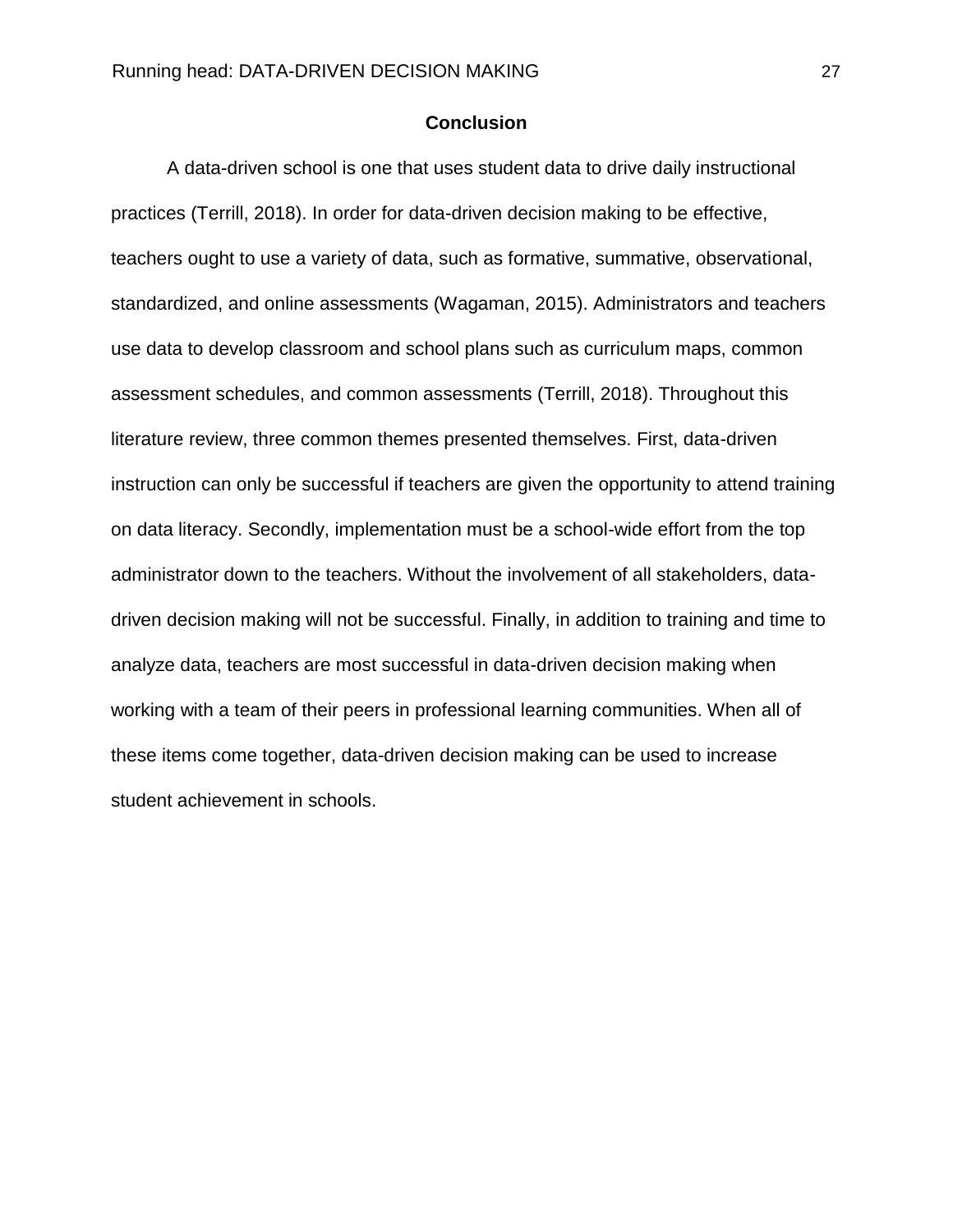#### References

- Atkinson, L. (2015). *Teachers' experiences with the data-driven decision making process in increasing students' reading achievement in a title I elementary public school* Available from Education Collection; ERIC. (1826530560; ED566802).
- Billen, J. C. (2009). *Implementation of data-driven instruction through school leadership teams* (Order No. 3396916). Available from Social Science Premium Collection. (305170215).

Data driven teachers. (2009). *Tech & Learning, 30*(1), 1-18.

- Dunlap, K., & Piro, J. S. (2016). Diving into data: Developing the capacity for data literacy in teacher education. *Cogent Education, 3*(1)
- Gullo, D. F. (2013). Improving instructional practices, policies, and student outcomes for early childhood language and literacy through data-driven decision making. *Early Childhood Education Journal, 41*(6), 413-421.
- Hughes, L. (2016). *The relationship between data-driven decision-making methods of principals and student achievement* (Order No. 10307064). Available from Social Science Premium Collection. (1867055117).
- Immen, K. C. (2016). *Making data-driven decisions: Teacher perceptions about using student assessment data to inform instruction* (Order No. 10167992). Available from Social Science Premium Collection. (1826873998).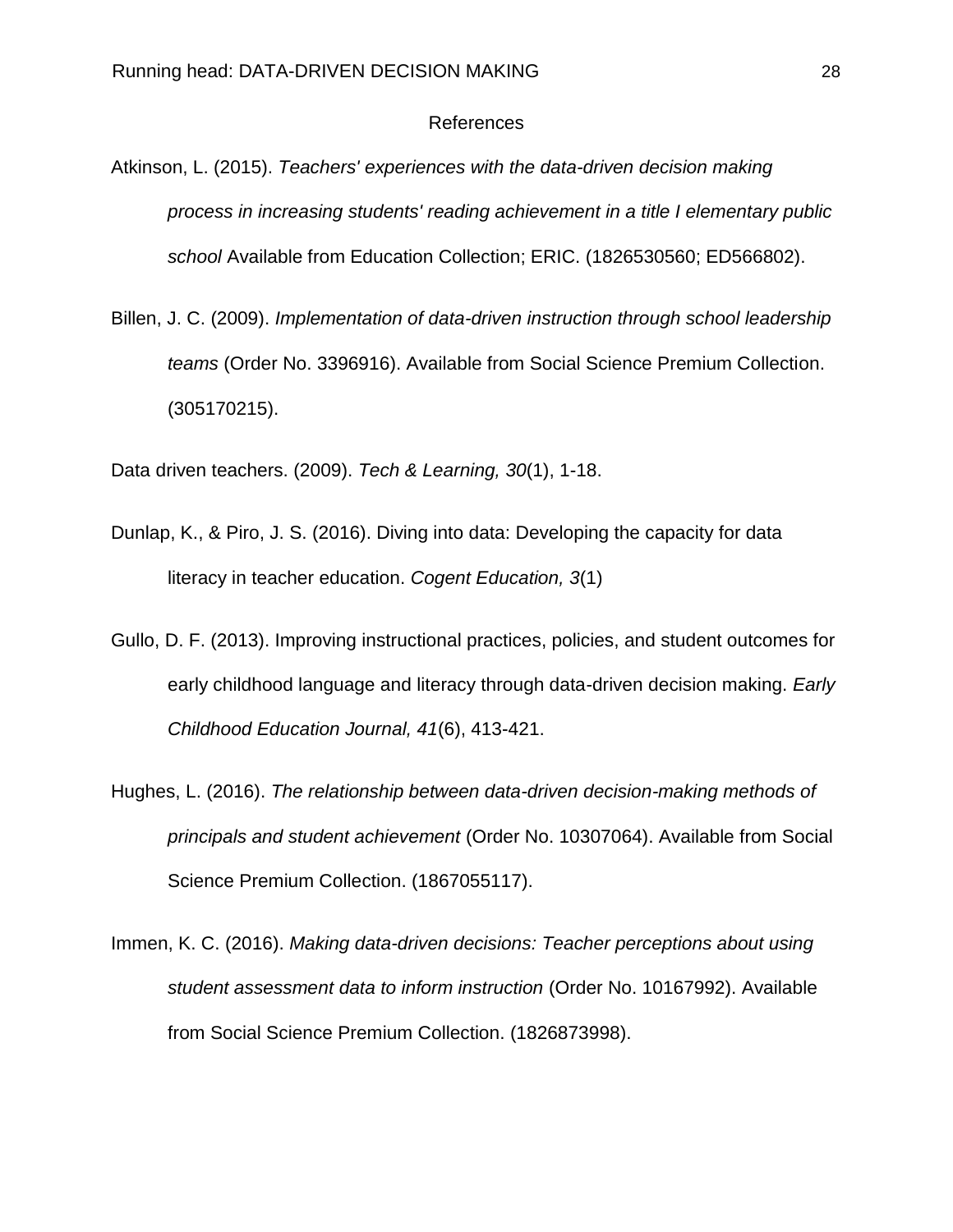- James, R. C. (2010*). A multi-site case study: Acculturating middle schools to use datadriven instruction for improved student achievement* (Order No. DP19854). Available from Education Collection. (1032548928).
- Jimerson, J. B. (2016). How are we approaching data-informed practice? development of the survey of data use and professional learning. *Educational Assessment, Evaluation and Accountability, 28*(1), 61-87.
- Lehman, T. (2015). *Professional development effects on teachers' perceptions in analyzing and using student data* (Order No. AAI3680310). Available from APA PsycInfo®. (1764151310; 2015-99230-283).
- Mertler, C. A. (2002). *Using standardized test data to guide instruction and intervention*. ERIC digest ERIC Clearinghouse on Assessment and Evaluation, 1129 Shriver Laboratory, University of Maryland, College Park, MD 20742.
- Militello, M., Bass, L., Jackson, K. T., & Wang, Y. (2013). How data are used and misused in schools: Perceptions from teachers and principals. *Education Sciences, 3*(2), 98-120.
- Murray, J. (2014). Critical issues facing school leaders concerning data-informed decision-making. *The Professional Educator, 38*(1), 1-8.
- Pelusi, L. A. (2015). *The impact of professional learning communities on student achievement, data driven instruction, and instructional culture* (Order No. 3721104). Available from Social Science Premium Collection. (1727124414).